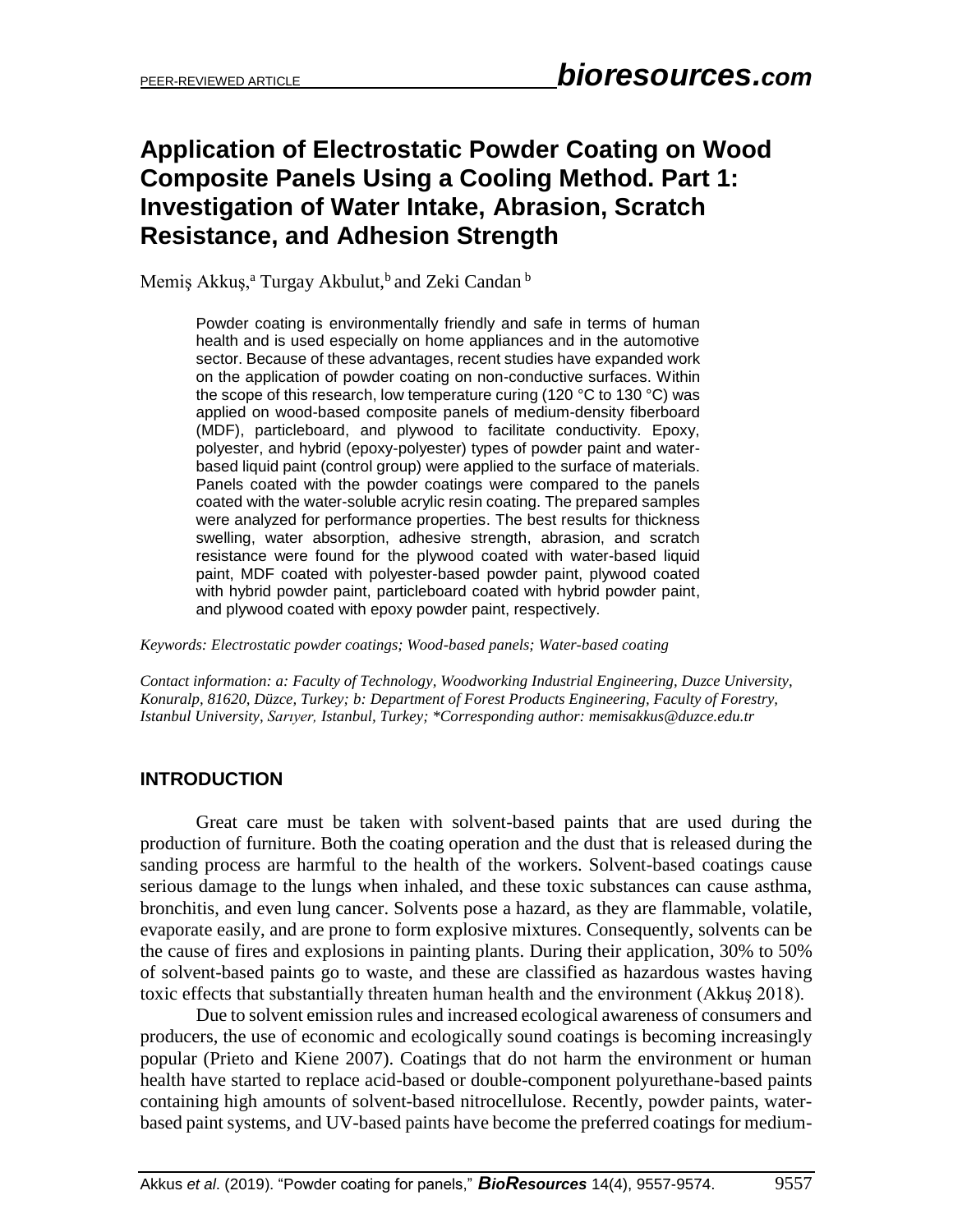density fiberboard (MDF) surfaces. In terms of the furniture industry, powder coating technology presents great potential. Research and development studies in this field have been conducted for the last 10 years (Lin 2008). For example, new powder coating formulations suitable for temperature-sensitive materials and low-temperature curing have been developed, and special surface treatments to increase electrical conductivity have been performed (Jocham *et al*. 2011).

Resins, curing agents, fillers, and additives used in powder paints determine the film properties of the paint. The properties are particularly affected by the surface smoothness performance of the paint (leveling) and the viscosity and curing reactivity of the resin. The film formation behavior of powder paint was examined in three stages during curing (Han and Wu 2003). In the first stage, when the powders begin to melt, the viscosity of the coating is increased. In the second stage, the powder coating begins to flow, and the viscosity decreases. In the third stage, the viscosity increases rapidly when the powder coating undergoes cross-linking. According to the curing mechanism of the powder coating, the leveling performance of the film depended on the rheological behavior in the second and third stages (Li *et al.* 2016).

In recent years, the international powder coating/paint sector has accelerated research for development of powder coating applications on surfaces of non-metal, plastic, and wood materials. However, there are some difficulties in applying powder coating to plastic and wood material surfaces. One of these is the low conductivity of these products and thus, it is difficult to apply electrostatic coatings on these products using the traditional powder coating application techniques. However, with recent changes in powder coating formulations and some modifications to the materials, attempts have been made to overcome these difficulties. Generally, the home appliance, automobile, and metal industries are currently continuing their intense research and development activities on the application of electrostatic powder coatings/paints on wood-based panels.

Studies in the literature (Jocham *et al.* 2011; Schmidt and Jocham 2009; Jocham 2009) have stated that the moisture content of MDF has a significant effect on the powder coating of MDF panel surfaces. However, the conductivity values need not be as high as with metal materials, and in light of new developments on this subject, wood-based panel surfaces can be made suitable for powder coating applications either by using electrical conductivity-increasing additives in the MDF or by modifying processes in the powdercoating formulations. In general, in order to apply an electrostatic powder coating, the electrical resistance of MDF surfaces should be less than  $10^{11}$  ohms (Schmidt *et al.* 2013).

Badila *et al.* (2014) conducted their study on particleboard covered with wood veneers of Norway maple (*Acer platanoides*), bamboo (*Phyllostachys pubescens*), beech (*Fagus sylvatica*), walnut (*Juglans regia*), oak (*Quercus robur*), and wenge (*Millettia laurentii*). Afterwards, transparent, highly reactive epoxy/polyester-based powder coating (Drylac series 530) was pressed on the surfaces for 8 min at pressures of 64 N /  $\text{cm}^2$  and cured at 130 °C. The adhesion strength of the transparent electrostatic powder-coating varnish on the wood-veneered particleboard was determined using the cross-cut method and rated "very good" for all types of wood veneers, with the paint film thickness ranging from 37 to 286 μm.

Mazumder *et al*. (1997) determined the properties of powder paint including particle size, chemical structure, tribo and corona application structure, electrical resistivity, hygroscopicity (moisture uptake), fluidity and particle form, and the effects of the paint on application efficiency, film thickness, adhesion strength, and appearance properties.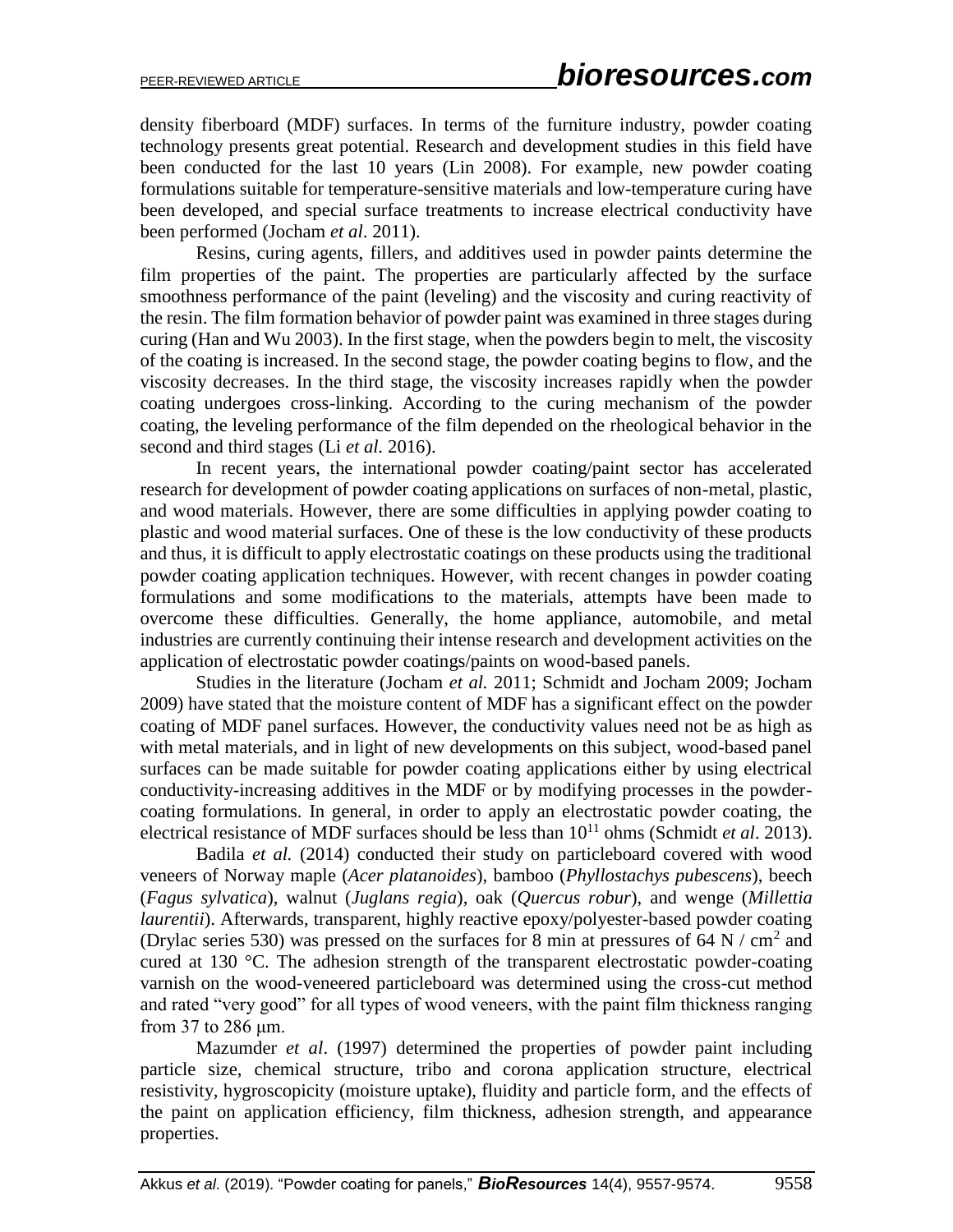Gheno *et al*. (2016) reported that resin selection had a significant effect in determining paint film properties. Polyester-based powder coatings are mostly used in Europe, where they are produced as standard- and super-durable coatings. In standarddurable polyester coatings, terephtalic diacid (TPA) is used, whereas isophtalic acid (IPA) is used in super-durable polyester-based powder coatings. It has been stated that the use of IPA instead of TPA allows the coating film to have a lower elasticity, and that powder coating formulations using TPA have better mechanical characteristics due to their effect on properties such as the crosslinking density, thermal expansion coefficient, and glass transition temperatures.

The film-forming mechanisms of powder paints are different from those of liquid paints. The basic stages of powder paint film formation during curing are defined as the processes of melting, fluidization, gelation point, and curing. These phases that occur during film formation affect both the aesthetics and protection properties of the paints. The structure of the paint affects the duration of the film formation phases. The film formation stages are affected by the type of binder and crosslinker, pigmentation (natural particle size, coverage, and distribution of the paint), catalyst, additives, curing, and application conditions. Therefore, these factors are the main parameters that determine important properties of the paint such as the surface smoothness, adhesion strength, gloss, and resistance to chemicals and outdoor conditions (Belder *et al.* 2001).

Okadaa *et al.* (1998) classified conventional thermoset-based powder coatings according to five major curing systems: epoxy, polyester/epoxy, polyester/triglycidyl isocyanurate (TGIC), polyester/blocked polyisocyanate, and glycidyl functional acrylic resin (GMA-acrylic resin)/dibacic acid. Among these systems, the polyester systems are in high demand in the world powder-paint market because of their advantages and low cost. Both COOH and OH functional polyester powder coatings have good mechanical and appearance properties such as flexibility and durability. Conventional polyester systems are considered to be more resistant to external weather conditions than other systems.

Barletta *et al.* (2007) noted that the appearance properties of powder coatings were dependent on mechanical properties and stated that abrasion resistance depended especially on curing time and temperature together with the formulation of the material. Many powder-coating application costs are related to the curing procedure and thus, many scientists are examining film properties accordingly. Epoxy-based powder coating has been reported to give a good film appearance in the first stage of the curing process, although its adhesion strength and scratch and abrasion resistance are very weak. The maximum potential in terms of scratch and abrasion resistance was achieved in the fully cured film. In general, it was reported that the scratch resistance of the polymeric films was related to their adhesion strength.

In their study, Jocham *et al.* (2011) applied preheating to improve layer formation during the powder coating of MDF. They reported that the applied electrical resistance, temperature, and humidity were of great importance for the development of the powder coatings. To this end, they developed a new and versatile method of measuring electrical resistance (surface and middle-layer resistances) during preheating. They indicated that there was a sudden drop in electrical resistance as the board surface temperature increased and that it reached a minimum level for a short time before leaving the infrared furnace. Surface resistance decreased from  $3 \times 10^{10}$  to  $8 \times 10^8$ , while a slight increase in resistance was reported as the surface temperature decreased.

Barletta (2006) noted that in today's technology, metal sheets are electrostatically coated with thermoset powder paint and cured in conventional ovens at temperatures of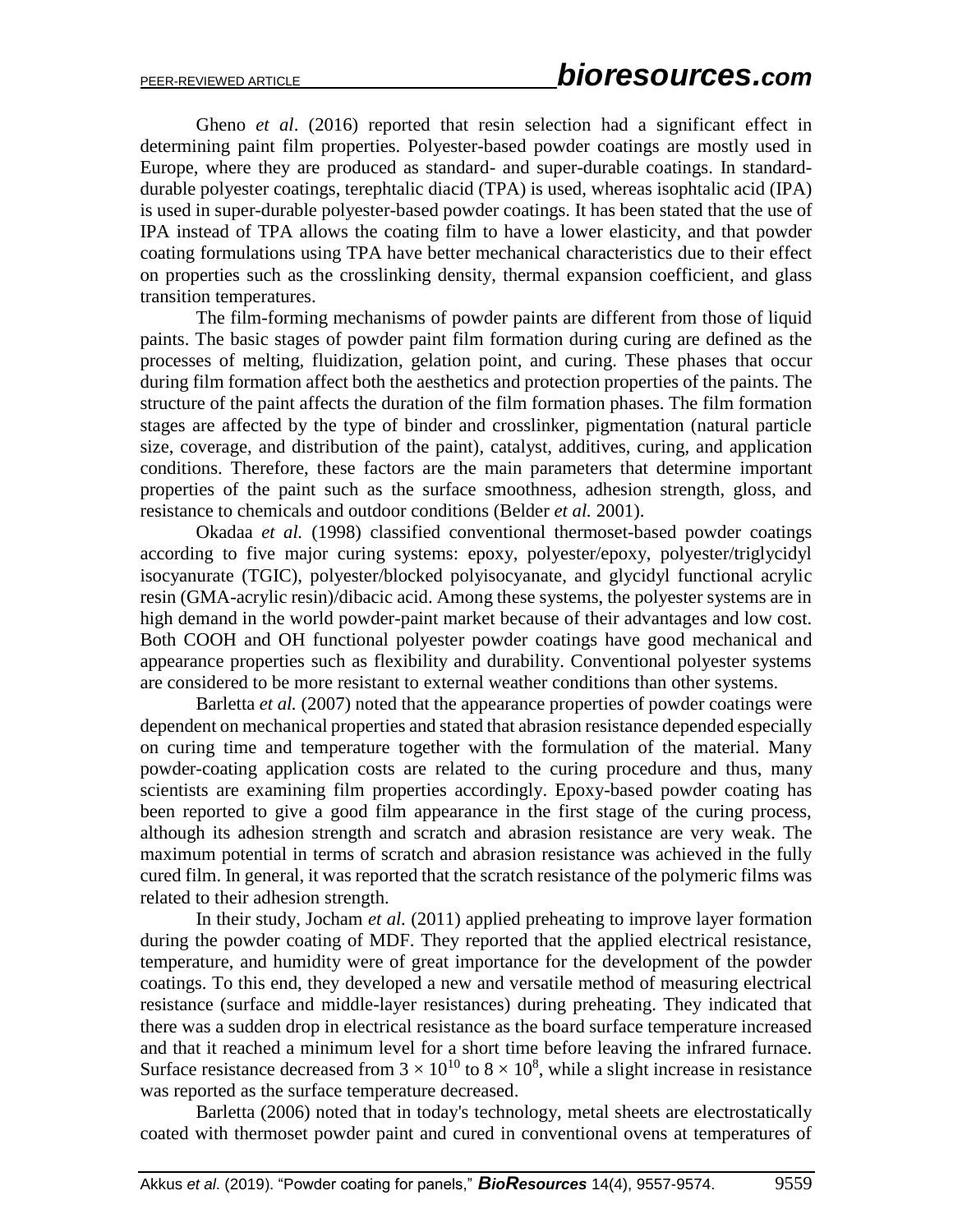200 °C and above for 8 to 15 min. However, it was stated that if fiberboard was subjected to a similar heat treatment, deformations and even partial burning would be seen on the surface, and therefore, low-temperature-curing powder paints should be used in the coating. Moreover, for heat-sensitive surfaces, powder coating should be applied at temperatures below 150 ° C.

To apply electrostatic powder coating to the surfaces of wood-based panels, the desired value of electrical conductivity should be obtained on the panels' surfaces. Therefore, various research and development studies have been conducted, and a novel formulation has been devised to increase the conductivity of wood-based panels. The formulation involves a "primer coating mixture" that enables the electrostatic powder coating of insulating products. The primer coating mixture is comprised of a conductive metal powder, primer paint, epoxy resin, and an accelerator. The electrically conductive structure of the primer coating is derived from the conductive metal powder contained in the mixture. The primer coating mixture is in liquid form and is applied to the product using a spray gun or brush. The product, which provides electrical conductivity, has static grounding and thus, the powder that is applied on the product can be adhered *via* static electricity (Altıntaş 2012). In other research, a plasma modification was applied to beech, fir, and MDF materials at atmospheric pressure to increase the surface energy and conductivity value of the materials for the application of electrostatic polyester-based powder coating (Köhler *et al.* 2017). Moreover, the preheating process is the most frequently used method for applying powder coatings to MDF surfaces. The purpose of the preheating process is to allow the moisture in the MDF panel to condense onto its surfaces (Jocham *et al.* 2011). In this way, the condensing water molecules on the panel surfaces provide increased conductivity and therefore facilitate the application of the electrostatic powder coating to the surfaces. However, as a result of this method, it is thought that the thermoset-based urea, phenol, and melamine formaldehyde adhesives used in the production of wood-based panels can lead to deformations in the matrix during curing along with the acceleration of formaldehyde emissions. The degradation of the thermoset adhesive matrix, which provides internal adhesion of the panels, negatively affects the mechanical and physical properties.

Considering this knowledge, the current study attempted to minimize the negative properties of preheating by using a cooling method instead for the application of electrostatic powder coatings on surfaces of wood-based composite panels. Consequently, the non-conductive surfaces of MDF, particleboard, and plywood were rendered partially conductive by the cooling method of curing at moderately low temperatures (120  $\degree$ C to 130 °C) to facilitate adhesion on the wood and wood-based composite panels. Static powder coating paints, including epoxy, polyester, and epoxy-polyester (hybrid) paints, were then applied to the panel surfaces. The prepared samples were analyzed for the performance characteristics of dry film thickness, thickness swelling, water absorption, adhesive strength and abrasion, and scratch resistance.

#### **EXPERIMENTAL**

#### **Materials**

#### *Powder paint coatings*

The powder paints were obtained from the Pulver Chemical Supply Company in Kocaeli, Turkey. Table 1 gives the technical characteristics of the epoxy, polyester, and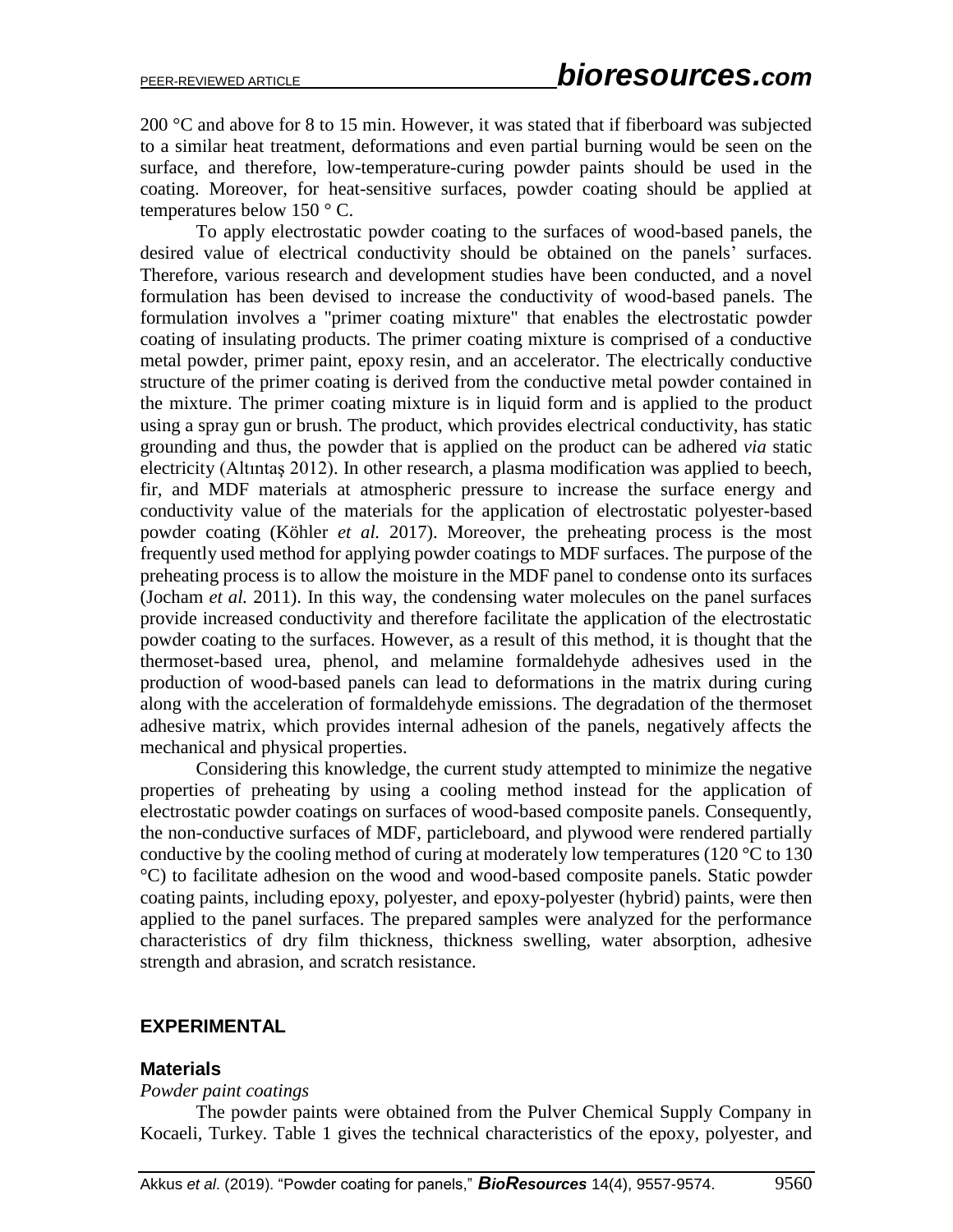hybrid (50% polyester + 50% epoxy)-based powder paints formulated for use on substrates sensitive to temperature and with very low conductivity values.

## *Wood Based Panels*

According to TS EN 622-5 (2008) standard, medium density fiberboards (MDF), with a density of  $729 \text{ kg/m}^3$ , made of pine, beech, and oak trees were obtained from Kastamonu Integrated Wood Industry Factory, Gebze, Turkey. According to TS EN 312 (2005) standard, particleboards, with a density of  $620 \text{ kg/m}^3$ , made of pine, poplar, and oak trees were obtained from Kastamonu Integrated wood Industry Factory, Gebze, Turkey. Plywood, with a density of  $730 \text{ kg/m}^3$ , made of beech veneers were obtained from Pelit Arslan Plywood Factory, Istanbul, Turkey.

|                                                  | Epoxy                              | <b>Polyester</b>                   | <b>Hybrid</b>                      |
|--------------------------------------------------|------------------------------------|------------------------------------|------------------------------------|
| <b>Moisture</b><br><b>Content</b>                | 0.27%                              | 0.28%                              | 0.33%                              |
| <b>Glass</b><br><b>Transition</b><br>Temperature | 47 $\degree$ C                     | 48 °C                              | 48 °C                              |
| <b>Cure Time</b><br>(At 120 °C)                  | $10 \text{ min}$                   | $10 \text{ min}$                   | $10 \text{ min}$                   |
| <b>Gel Time</b>                                  | At 180 °C 35 s, at 140 °C<br>130 s | At 180 °C 39 s, at 140<br>°C 142 s | At 180 °C 37 s, at<br>140 °C 133 s |
| <b>Flow</b><br>(At 140 °C)                       | $15 \text{ mm}$                    | $17 \text{ mm}$                    | $14 \text{ mm}$                    |
| <b>Density</b>                                   | 1.46 $q/cm^{3}$                    | 1.49 $q/cm^{3}$                    | 1.50 $q/cm3$                       |
| Average<br><b>Particle Size</b>                  | 41 micron                          | 44 micron                          | 42 micron                          |

**Table 1.** Technical Characteristics of Epoxy, Polyester, and Hybrid-based Powder Paints

## *Application of electrostatic powder paint coatings*

The wood-based panels were cooled to achieve an equal amount of water mass on each surface, before being coated with electrostatic powder paint. The cooling process (Fig. 1) applied to the panels was varied depending on the type of panel. The forced cooling method was applied to the materials that were to be painted in a climate-controlled chamber. With the temperature lowered under atmospheric conditions, the panels were cooled and then held in a saturated humidity environment. The panels, with a temperature lower than the ambient temperature, absorbed heat from the air. Because the air could no longer carry more water vapor due to the heat loss, water vapor condensed on the panels to form a dew layer, which provided an electrical field (Fig. 1).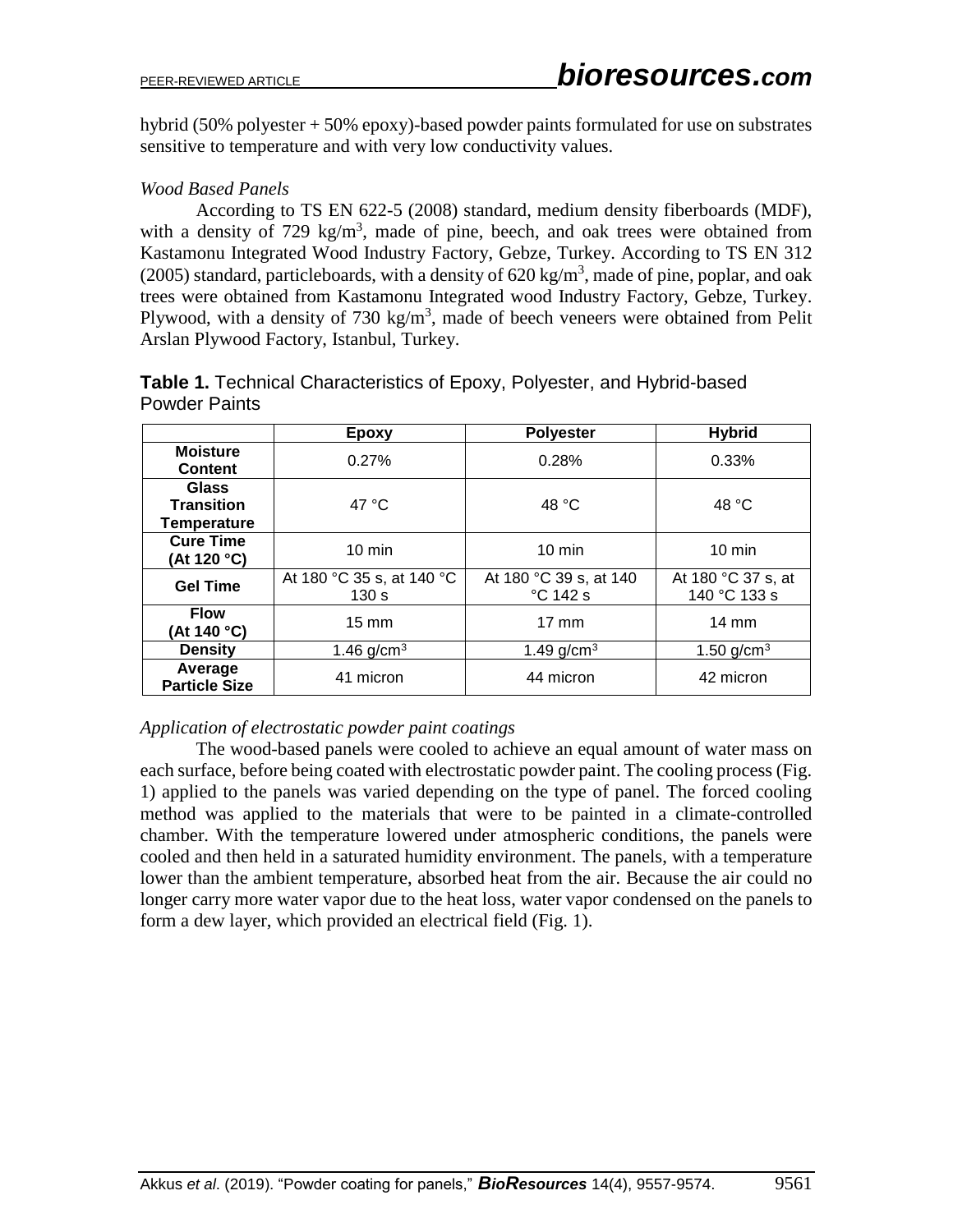

**Fig. 1.** Application of electrostatic powder paint to a material surface using a pre-cooling process: (1) material, (2) dew layer, (3) water vapor, (4) electrostatic powder paint, and (5) heater (Akkuş 2018)

The electrostatic powder paint was applied on the surfaces by utilizing this electrical field (Okutan and Ozcan 2014). After the panels were cured at low temperatures inside the chamber, the epoxy, polyester, and epoxy-polyester (hybrid)-based powder paints were applied at 120  $g/m^2$  to the MDF and at 150  $g/m^2$  to the particleboard and plywood surfaces using a corona electrostatic spray gun (Elektron Powder Coating Equipment , Istanbul, Turkey) (Fig. 2).



**Fig. 2. a)** The application of powder coating on particleboard by using electrostatic manual spray gun. **b)** The curing system with infrared lambs applied to powder coating on particleboard

After the powder coatings were sprayed into the surface of the panels, they were cured in an infrared (IR) lamp oven (Sarmico, Istanbul, Turkey) at a temperature of 120 °C for 10 min. To obtain smoother surfaces, the panels were sanded with 220-grit sandpaper and the powder paints were reapplied as a second layer.

#### **Application of Water-based Paint Coatings**

The MDF, particleboard, and plywood were applied with water-based and UVbased coatings by using a roller coater line, as shown in Fig. 3. It was used to apply acrylicbased water-based white coats in the process shown in Fig. 4. Technical specifications of these coats are given in Table 2. The experimental design of the study is shown in Table 3.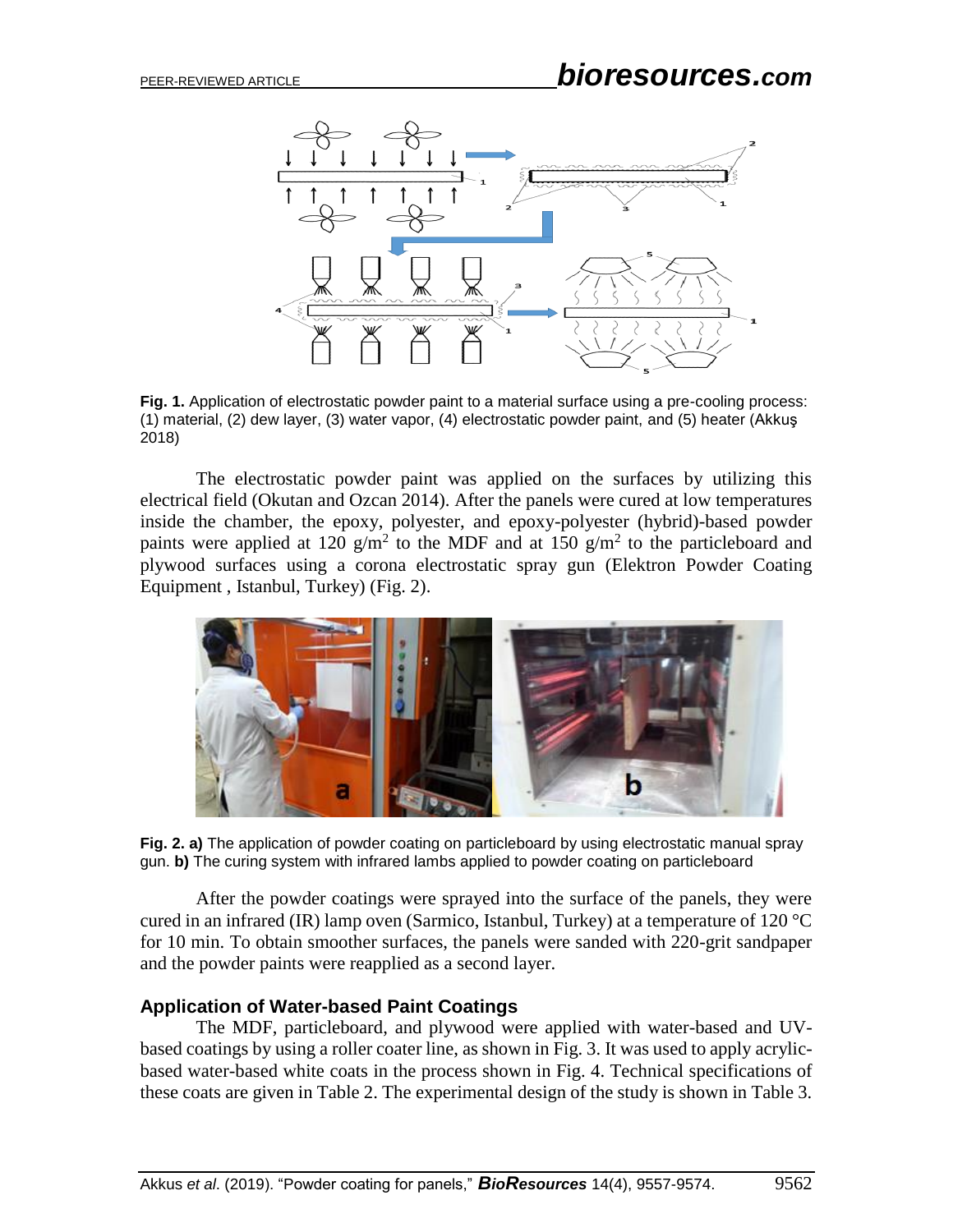# PEER-REVIEWED ARTICLE *bioresources.com*



**Fig. 3.** Roller coater system used to coat panels

| Table 2. Technical Specifications of the Applied Coats |  |  |  |  |  |  |
|--------------------------------------------------------|--|--|--|--|--|--|
|--------------------------------------------------------|--|--|--|--|--|--|

| Type of<br>Coat    | <b>Density</b><br>(g/mL) | <b>Flame</b><br>Point (°C) | pH<br><b>Degree</b> | <b>Solid</b><br><b>Content</b><br>(%) | <b>Viscosity</b> | Amount of<br>Paint ( $g/m2$ ) |
|--------------------|--------------------------|----------------------------|---------------------|---------------------------------------|------------------|-------------------------------|
| <b>Primer Coat</b> | $1.5$ to 1.65            | › 75                       | 8.42                | 63                                    | $60*$            | 105                           |
| <b>Top Coat</b>    | 1.5 to $1.6$             | › 75                       | 8.30                | 63                                    | $55*$            | 60                            |
| <b>UV Acrylic</b>  | 1.2 to 1.35              | 65 ‹                       | 8.71                | 95                                    | $40**$           | 10                            |

\*DIN (German Institute for standardization) cup / 6 mm, 20 °C \*\* DIN cup / 4 mm, 20 °C



**Fig. 4.** Steps for water-based paint application on panel surfaces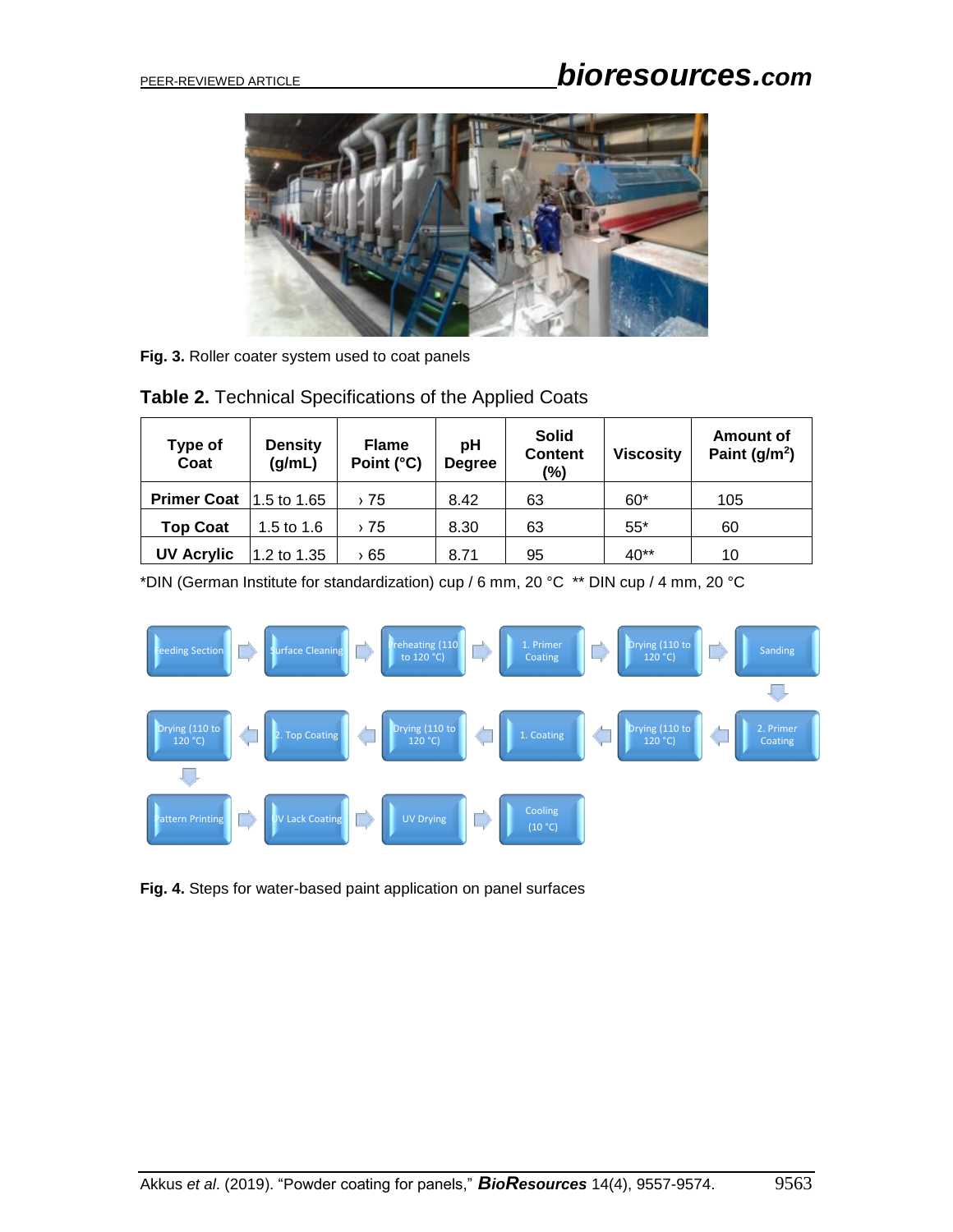| Code      | <b>Board Type</b> | <b>Used Coating Type</b>                | Tests              |
|-----------|-------------------|-----------------------------------------|--------------------|
| ML        | MDF               | Water-based liquid coating              |                    |
| МP        | MDF               | Polyester powder coating                | Dry film thickness |
| ME        | MDF               | Epoxy powder coating                    |                    |
| MН        | MDF               | Hybrid (polyester-epoxy) powder coating | Adhesion strength  |
| PL.       | Particleboard     | Water-based liquid coating              |                    |
| YP        | Particleboard     | Polyester powder coating                | Thickness swelling |
| YE        | Particleboard     | Epoxy powder coating                    | Water absorption   |
| YH        | Particleboard     | Hybrid (polyester-epoxy) powder coating |                    |
| <b>WL</b> | Plywood           | Water-based liquid coating              | Scratch strength   |
| <b>WP</b> | Plywood           | Polyester powder coating                |                    |
| <b>WE</b> | Plywood           | Epoxy powder coating                    | Abrasion strength  |
| <b>WH</b> | Plywood           | Hybrid (polyester-epoxy) powder coating |                    |

#### **Methods**

The thickness swelling and water absorption tests were conducted according to TS EN 317 (2005) and ASTM D1037 (2012), respectively. The dimensions of the test specimens were 50 mm  $\times$  50 mm  $\times$  board thickness. For the swelling and water absorption tests, 20 samples were prepared for each group. The samples were conditioned in a climatecontrolled chamber at a temperature of 20  $\degree$ C and a relative humidity of 65% prior to water immersion. The samples were then soaked for 24 h in water. The scratch and abrasive resistance of the samples was determined according to method B of the TS EN 15186 (2012) (Circular method) and TS EN 15185 (2013) standards using the TABER abrasion and scratch tester (Taber Industries, Tonawanda, NY, USA). The 18-mm-thick painted panels were cut into sections measuring  $100 \times 100$  mm  $\pm$  5 mm. The samples were conditioned for one week at a temperature of  $23 \pm 2$  °C and  $50 \pm 5$ % relative humidity. Abrasion and scratch testing were performed on 10 samples from each group. The adhesion strength of the coated panels was determined using the PosiTest AT adhesion tester (DeFelsko Inspection Instruments, Wilmington, NC, USA) according to the ASTM D4541 (2017) standard. The samples for the adhesion strength tests were cut into  $150 \times 150$  mm sections. Adhesion strength testing was performed on 20 samples for each group. The samples were kept in a condition-controlled chamber with a relative humidity of  $50 \pm 5\%$ and a temperature of  $23 \pm 2$  °C for 24 h prior to the adhesion test. The dry film thicknesses of the painted samples were measured *via* a non-destructive method using the PosiTector coating thickness gauge (DeFelsko Inspection Instruments, Wilmington, NC, USA) according to ASTM D6132 (2017). A total of 20 thickness swelling samples were prepared from each sample group. The obtained data were statistically analyzed using the SPSS statistical software (Version 21.0, SPSS Inc., Chicago, IL, USA) using an analysis of variance (ANOVA) and Duncan's mean separation test ( $P < 0.05$ ).

## **RESULTS AND DISCUSSION**

## **Dry Film Thickness and Adhesion Strength**

Descriptive statistical values of the dry film thickness and adhesion strength of the coatings applied to surfaces of MDF, particleboard, and plywood coated with epoxy, polyester, and hybrid powder paints, and water-based liquid paint are shown Table 4.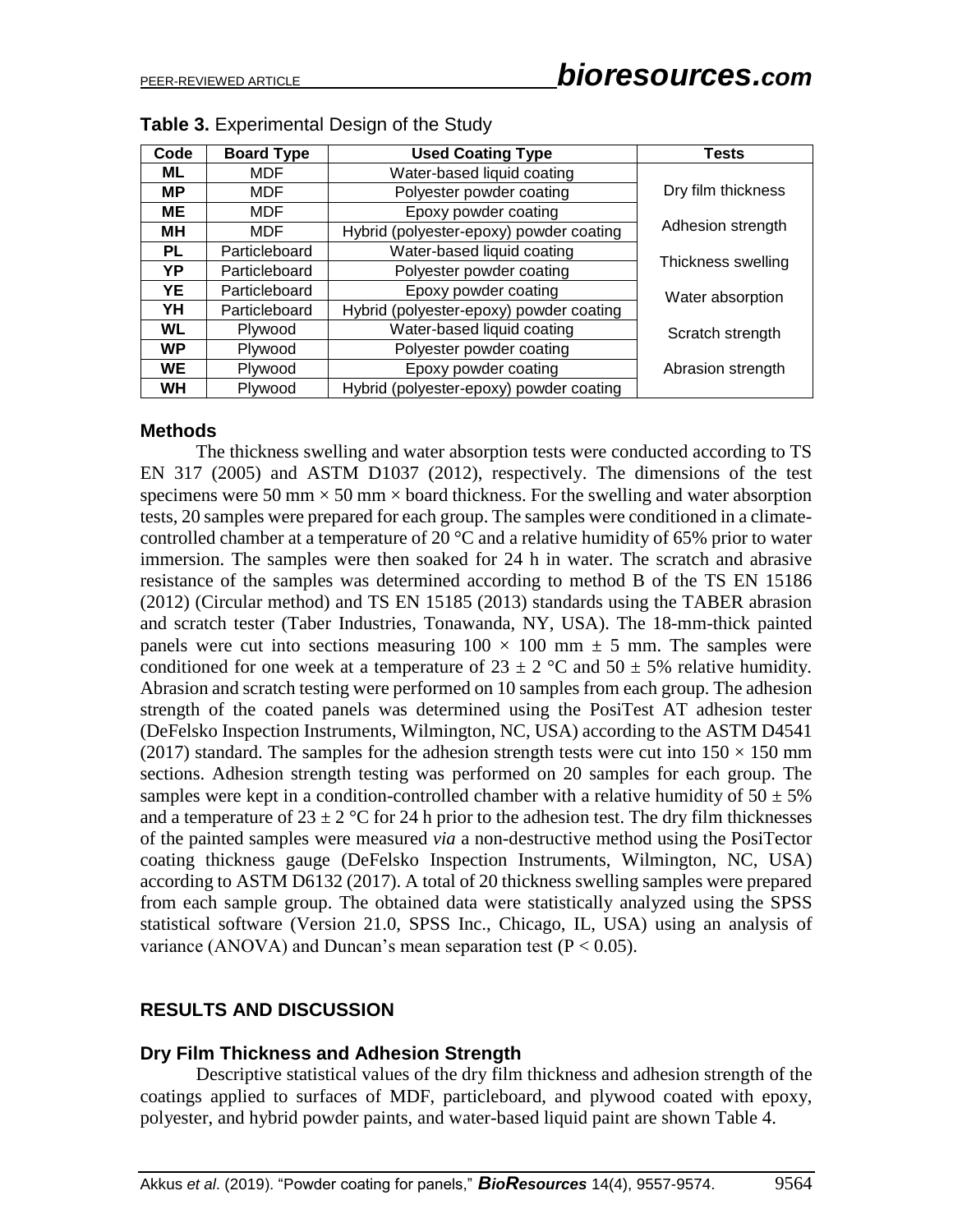**Table 4.** Descriptive Statistical Values of the Dry Film Thickness and the Adhesion Strength of Coatings Applied to Surfaces of MDF, Particleboard, and Plywood

| <b>Material Type</b>                                                                                                                                                      | Dry Film Thickness (µm) | <b>Adhesion Strength</b><br>(N) | n  |  |  |
|---------------------------------------------------------------------------------------------------------------------------------------------------------------------------|-------------------------|---------------------------------|----|--|--|
| <b>ML (MDF Liquid)</b>                                                                                                                                                    | 75.2 (6.26)*            | $1.23(0.230)$ g                 | 20 |  |  |
| <b>MH (MDF Hybrid)</b>                                                                                                                                                    | 112.6 (9.95)            | 2.09 (0.261) cd                 | 20 |  |  |
| <b>ME (MDF Epoxy)</b>                                                                                                                                                     | 103.4 (2.63)            | 2.33 (0.148) b                  | 20 |  |  |
| <b>MP (MDF Polyester)</b>                                                                                                                                                 | 97.8 (4.39)             | $2.21(0.101)$ bc                | 20 |  |  |
| <b>PL (Particleboard Liquid)</b>                                                                                                                                          | 70.6 (2.59)             | $1.45(0.190)$ f                 | 20 |  |  |
| PH (Particleboard Hybrid)                                                                                                                                                 | 148.6 (15.98)           | 1.72 (0.128) e                  | 20 |  |  |
| PE (Particleboard Epoxy)                                                                                                                                                  | 149.6 (10.16)           | 1.60 (0.171) ef                 | 20 |  |  |
| PP (Particleboard Polyester)                                                                                                                                              | 109.4 (9.65)            | $1.51(0.210)$ f                 | 20 |  |  |
| <b>WL (Plywood Liquid)</b>                                                                                                                                                | 146.6 (6.20)            | $1.50(0.219)$ f                 | 20 |  |  |
| <b>WH (Plywood Hybrid)</b>                                                                                                                                                | 171.4 (15.25)           | $2.93(0.459)$ a                 | 20 |  |  |
| <b>WE (Plywood Epoxy)</b>                                                                                                                                                 | 157.8 (7.37)            | 1.98 (0.678) d                  | 20 |  |  |
| <b>WP (Plywood Polyester)</b>                                                                                                                                             | 151.8 (8.36)            | 2.27 (0.295) bc                 | 20 |  |  |
| The values in parentheses are the standard deviations; different letters in the adhesion strength<br>column indicate statistical differences at the 95% confidence level. |                         |                                 |    |  |  |

The dry film thickness of the coated MDF, particleboard, and plywood surfaces were determined as 75.2 µm to 112.6 µm, 70.6 µm to 149.6 µm, and 146.6 µm to 171.4 µm, respectively (Table 4). This variation in the dry film thicknesses of the powder paints used in the same group could have been caused by the use of a laboratory-scale manual powder-coating process. The difference between dry film thicknesses that are obtained in the automatic mass production of powder coating systems is minimal. The liquid waterbased paint was applied to the plywood samples in two layers. Therefore, the plywood coated with liquid water-based paint had a higher dry film thickness compared to those of the other panels. The other panels coated with liquid water-based paint were thought to have a lower dry film thickness because of the solvent evaporation that occurred during drying. There was no solvent evaporation on the panels coated with powder paints, and as a result, film formation occurred in almost all of the powder coatings used, and the dry film thicknesses were considered to be higher in the panel groups with powder paint applications. To obtain smoother painted surfaces in the particleboard and plywood groups, the powder paint was applied at 150  $g/m^2$ , while for the MDF groups it was applied at 120  $g/m<sup>2</sup>$ . The dry film thickness value increased along with the increase in the amount of applied powder paint. For this reason, the dry film thickness formed by the higher amount of powder paint used on the surfaces of the particleboard and plywood was effective. Previous studies have stated that dry film thicknesses are higher in liquid-based varnishes because of the higher content of solids and the high amounts applied to the surfaces (Sönmez *et al.* 2002). The thickness of the film in powder coatings varies according to the particle size of powder coating as well as the carrier air pressure and dosing adjustment pressure of the powder-coating device. Corrective adjustments of the powder-coating spray gun and the nozzle type are also effective (Boymak Report 2017).

As a result of the interaction between panel type and coating type, the highest adhesion strength was found for the plywood coated with hybrid-based powder paint, whereas the lowest values were found for the MDF panels coated with water-based liquid paint. Generally, the low adhesion strength of the water-based paint groups could have been caused by dry film thickness and the use of water as the resin solvent.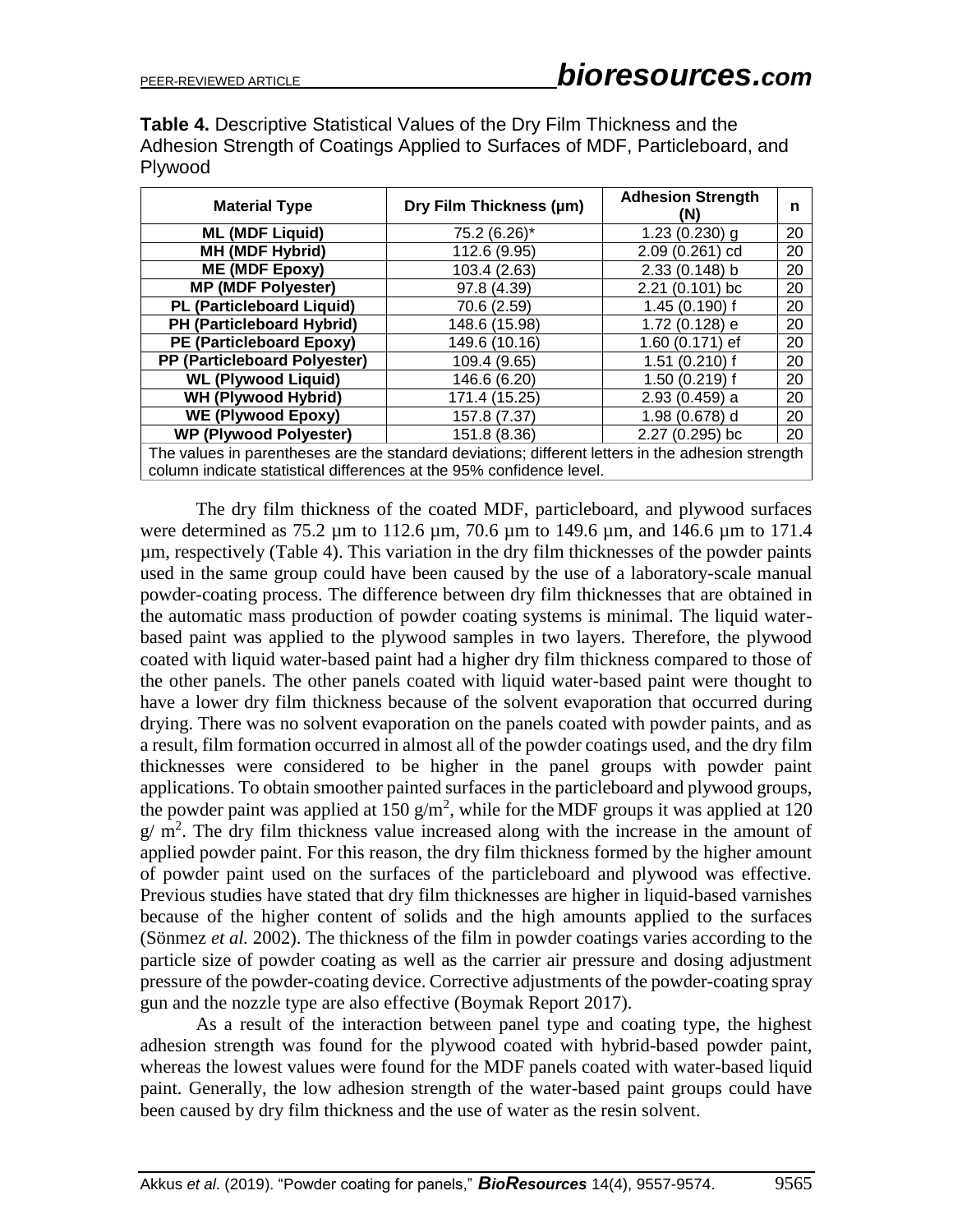It has been reported that the adhesion strength values of water-soluble varnishes prepared for furniture surfaces is lower than the values for solvent-soluble polyurethane and acrylic varnishes (Sönmez *et al.* 2004; Demirci *et al.* 2013). The coating type to be used in preparing the protective layer should exhibit great bonding, both with the material surface and among its molecules. This is important in terms of maintaining layer strength (Sönmez 2000). Adhesion fractures in the coatings applied to the MDF and particleboard surfaces developed from within the panels. This was explained by the fact that the adhesion force between the coating and substrate was higher than the cohesion force of the substrate (Müller and Poth 2011). The coating applied to plywood surfaces generally was fractured at the bonding line between the coating and the substrate. In this case, when coating residues are in the fracture area, adhesion and cohesion forces are nearly equal. Because the adhesion test found no coating in the fracture area, the fracture could have occurred because the cohesion force of the paint was greater than the adhesion force (Müller and Poth 2011). In general, the most successful carrier surfaces were obtained with MDF and plywood panels in terms of adhesion strength of the paints. Factors such as their surface density, the wood types used in board production, glue type, press temperature, and pressure were considered to be effective on the different adhesion strength value outcomes of the paints. Budakçı and Pelit (2015) applied a colorless, oil-based wood preservative polyester varnish on 18-mm particleboard surfaces covered with Scots pine, Eastern beech, and sessile oak veneer. As a result, the tree species with the highest level of adhesion strength was the Eastern beech, while the lowest was detected with the Scots pine. In their study, Budakci and Sonmez (2010) applied cellulosic, polyurethane, acrylic, and waterbased varnish to Scots pine, fir, Eastern beech, and oak surfaces. They found higher adhesion strength values in the deciduous wood and lower adhesion strength in the coniferous wood. The highest adhesion strength levels of the varnish varieties were detected for the polyurethane and acrylic varnishes. In addition, the varying moisture content of the MDF, particleboard, and plywood panels resulting from the acclimatization may have affected the different adhesion strengths of the paints.

The powder paints applied to the panel surfaces exhibited a cross-linking reaction during curing in the infrared oven, and it was thought that the matrix of the coating had been negatively affected by the gases (*e.g.*, formaldehyde) released from the board from the effect of the heat during the reaction. As a result, depending on the board type, the released gases may have adversely affected the adhesion of the paint to the panels. Moreover, the differences among the adhesion strength values of the coatings applied to panels surfaces could have been related to the dry film thickness. It was reported that when the dry film thickness increased in polymeric-structured varnishes, the coating adhesion strength also increased (Sönmez *et al.* 2004). In this study, the differences in coating adhesion strength resulted from the adhesion and cohesion forces, depending on the coating formulations, and from the gases released from the board because of heat.

## **Thickness Swelling and Water Absorption**

The descriptive statistical values of the thickness swelling and water absorption of the MDF, particleboard, and plywood samples coated with epoxy, polyester, and hybrid powder paints and water-based liquid paint are shown in Table 5.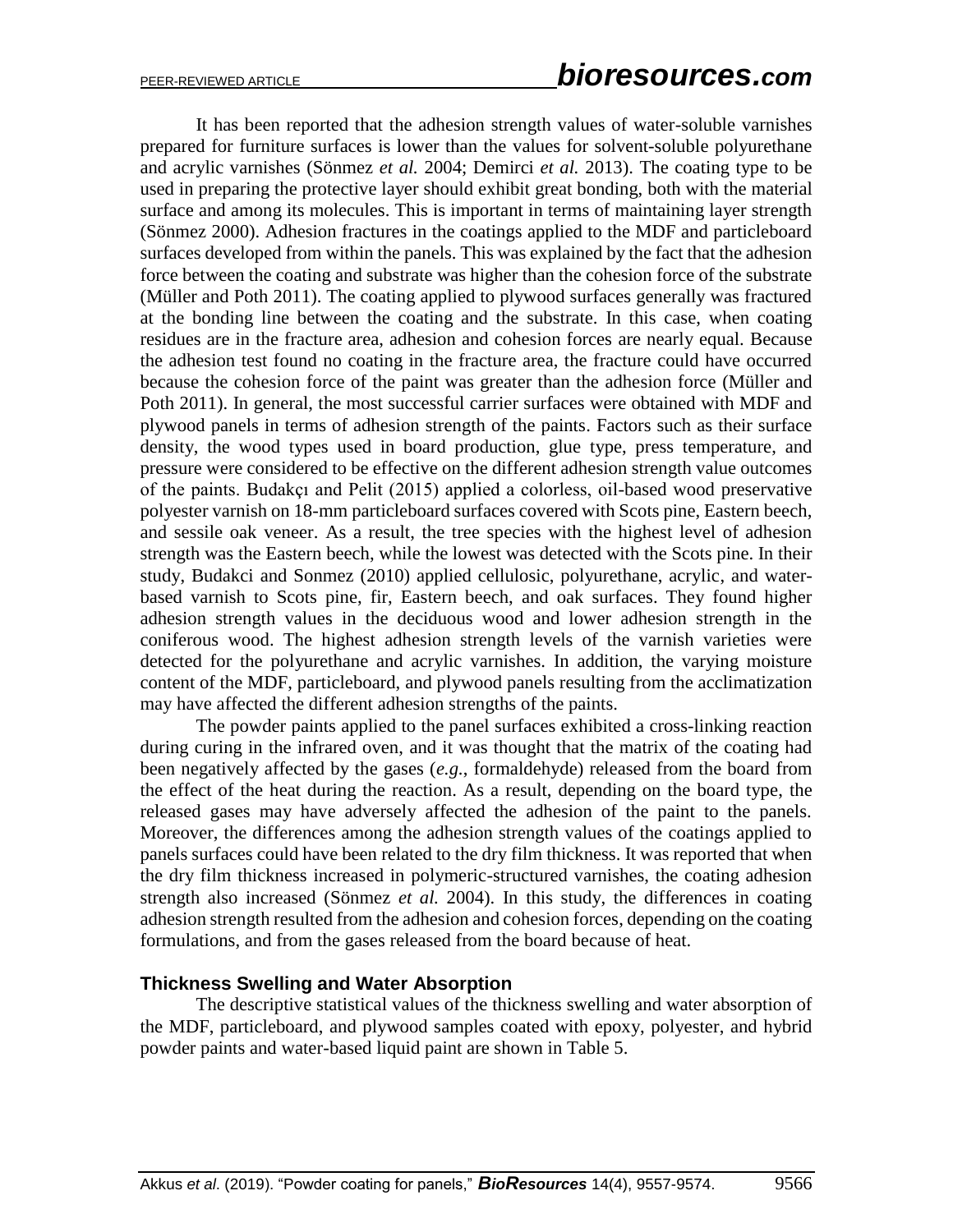| <b>Table 5.</b> Descriptive Statistical Values of the Thickness Swelling and Water |
|------------------------------------------------------------------------------------|
| Absorption of the Coated MDF, Particleboard, and Plywood                           |

| <b>Material Type</b>                                                                                                                                         | Thickness Swelling (%) | <b>Water Absorption (%)</b> | n  |  |  |
|--------------------------------------------------------------------------------------------------------------------------------------------------------------|------------------------|-----------------------------|----|--|--|
| <b>ML (MDF Liquid)</b>                                                                                                                                       | 6.67 (1.232) d         | 31.64 (1.328) e             | 20 |  |  |
| <b>MH (MDF Hybrid)</b>                                                                                                                                       | 2.41 (0.326) e         | 15.36 (1.333) i             | 20 |  |  |
| ME (MDF Epoxy)                                                                                                                                               | 2.57 (0.391) e         | 16.20 (0.881) i             | 20 |  |  |
| <b>MP (MDF Polyester)</b>                                                                                                                                    | 1.93 (0.331) e         | 12.35 (2.370) I             | 20 |  |  |
| <b>PL (Particleboard Liquid)</b>                                                                                                                             | 21.64 (1.352) a        | 147.51 (3.126) a            | 20 |  |  |
| PH (Particleboard Hybrid)                                                                                                                                    | 19.17 (2.408) b        | 86.04 (1.910) c             | 20 |  |  |
| PE (Particleboard Epoxy)                                                                                                                                     | 19.68 (0.770) b        | 87.89 (2.821) b             | 20 |  |  |
| PP (Particleboard Polyester)                                                                                                                                 | 18.54 (0.884) c        | 54.71 (1.070) d             | 20 |  |  |
| <b>WL (Plywood Liquid)</b>                                                                                                                                   | 1.88 (0.467) e         | 23.03 (1.643) i             | 20 |  |  |
| <b>WH (Plywood Hybrid)</b>                                                                                                                                   | 2.32 (0.353) e         | 26.54 (1.617) a             | 20 |  |  |
| WE (Plywood Epoxy)                                                                                                                                           | 2.41 (0.252) e         | 27.77 (1.169) f             | 20 |  |  |
| <b>WP (Plywood Polyester)</b>                                                                                                                                | $2.28(0.451)$ e        | 24.88 (1.047) h             | 20 |  |  |
| The values in parentheses are the standard deviations; different letters in the same column<br>indicate statistical differences at the 95% confidence level. |                        |                             |    |  |  |

After soaking in water for 24 h, the thickness swelling values of MDF, particleboard, and plywood treated with epoxy, polyester, hybrid electrostatic powder paints, and acrylic water-based liquid paint were between 1.88% and 21.64%. As a result of the interaction between the board type and coating type, the highest thickness swelling value was obtained by the particleboard group coated with water-based paint, while the lowest was determined for the plywood group coated with water-based liquid paint. The lowest values of thickness swelling for the MDF and particleboard groups were found in the groups that were coated with polyester powder paint. Because one layer was insufficient, the water-based paint was applied in two layers to the plywood panels, in contrast to the MDF and particleboard groups that only had one layer. Therefore, the high dry film thickness in the plywood group coated with water-based paint was responsible for the decreased amount of thickness swelling. All panel groups that were coated with polyester-based powder paint achieved lower levels of thickness swelling. It has been reported that polyester-based powder paints are more resistant to outdoor conditions (Okadaa *et al.* 1998; Jochen 2008). The dry film thickness formed by the paint and the cross-linking (hardening) reaction between the paint and substrate were thought to be effective on the increased thickness swelling of the painted boards after the boards were soaked in water. Many properties of thermoset-based polymers have been reported to result from a high crosslinking structure (Levita *et al*. 1991). It was pointed out that during the oven-curing process, the film-forming mechanisms (melting, fluidizing, gelation point, and curing process properties) of powder paints differed from those of liquid paints. The curing process has been reported to affect both the aesthetic and protective properties of powder paints (Li *et al.* 2016). The reason for the high rates of thickness swelling for the waterbased paint applied to the surfaces of the panels arose from its low film thickness. Furthermore, the water-soluble resin interacted with the water during the long submersion, causing the dry film layer of the water-based liquid paint to become detached. As a result of the coating of wood and wood-based boards with various coatings, thickness swelling was reported to decrease, but with longer holding time in the water, the effect of the thickness swelling improvement was reduced (Nemli and Çolakoğlu 2004). In general, the most favorable results in thickness swelling were obtained with plywood panels. It is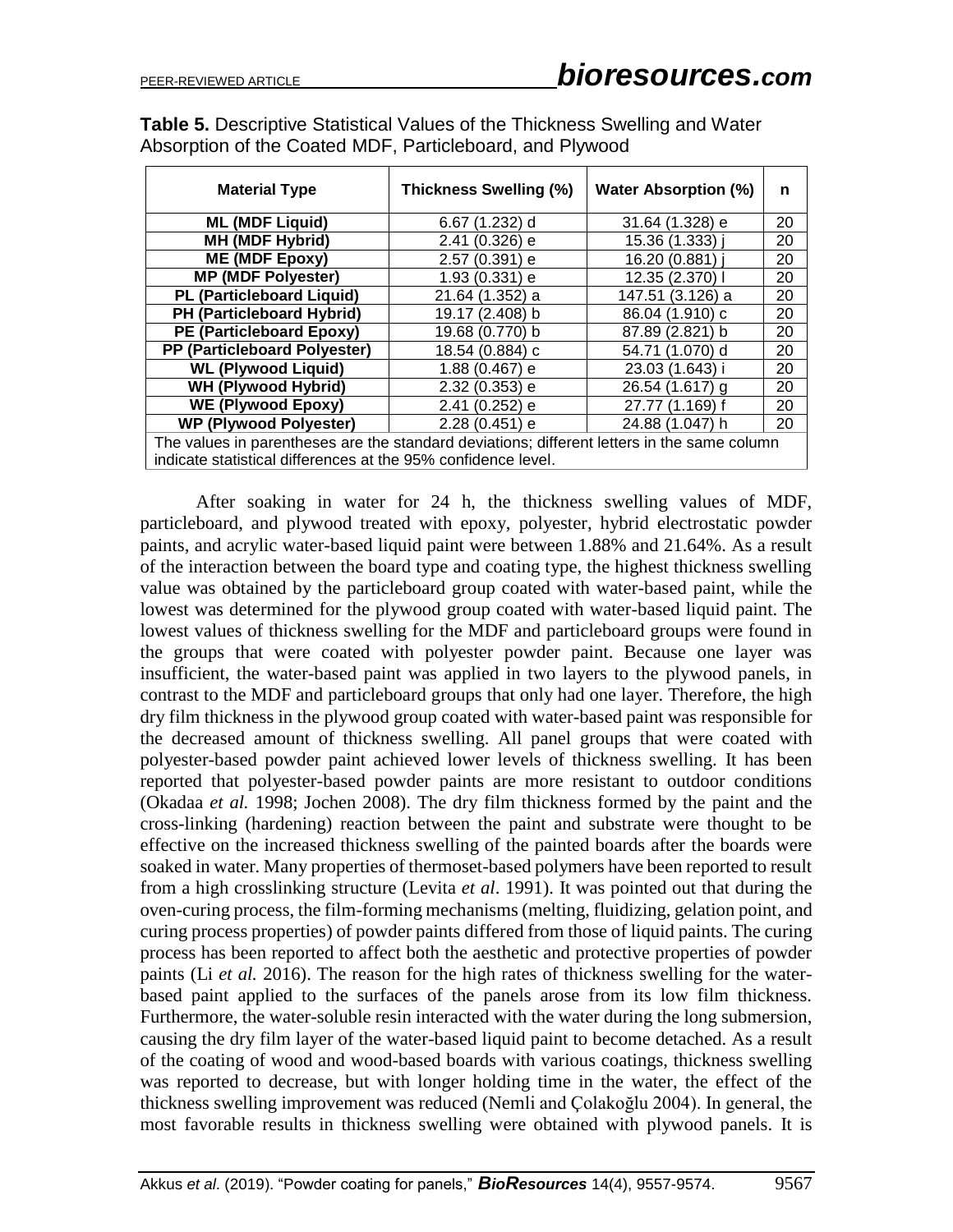thought that thickness swelling affected the plywood panels the least because the phenol formaldehyde glue used during production is resistant to outdoor conditions and because plywood is a coating-based composite material. After 24 h the swelling rate of the uncoated MDF used in this study was average 6.63%. When we consider this value, the water-based paint was found to have had no effect on thickness swelling, while the thickness swelling was significantly reduced on the powder-coated MDF panels.

In the MDF groups, the highest rate of water absorption was found for the waterbased liquid paint (31.6%), and the lowest rate was found for the polyester-based powder paint (12.4%). The water absorption values of the MDF groups coated with hybrid and epoxy-based powder paints were similar to each other. In the particleboard groups, the highest rate of water intake was found for the water-based liquid paint (147.5%) and the lowest rate was found for the polyester-based powder paint applied to the samples (54.7%). The values for the hybrid and epoxy powder paints were similar in the particleboard groups. In the plywood groups, the highest water uptake rate was found for the water-based liquid paint (23.0%), and the lowest rate was found for the epoxy-based powder paint (27.8%). For the water intake rate, the powder paints yielded more effective results than the waterbased liquid paint. There was a significantly ( $p<0.05$ ) positive difference in the water intake rates of the MDF and the particleboard coated with polyester-based powder paint. This difference was because the polyester-based powder paint was more resistant to external conditions than the other powder paints. In addition, the dry film thickness and the cohesion and adhesion forces of the paints could have been effective on the water intake rate. Nemli (2000) reported the results of various coating processes on particleboard surfaces and the effect of surface coating material types on the amount of water uptake and thickness increase of samples kept in water for 2 and 24 h. Water intake amount and thickness increases on chipboard were ranked, from the highest to the lowest, as: lacquer paintcoated, melamine impregnated paper-coated, wood veneer-coated panels, and roll laminate-coated chipboard. In addition, it was explained that the types of surface coating materials exhibited different resistance properties to water. It was also stated that the properties of the resins, varnishes, and dyes contained in surface coating materials may cause changes in the amount of water uptake and increases in thickness. The water absorption rates of wood-based boards have been reported to be associated with the wood type used during board production, chip size, board density, glue type and ratio, amount of paraffin, suitability of the chip-glue mixing process, and pressing conditions (press temperature, duration and pressure) (Nemli 2000). In the literature, it is stated that as a result of examining the thickness swelling values and the rate of water intake, particleboard produced using large-size chips and phenol formaldehyde glue showed lower water absorption and thickness swelling values than that produced using urea formaldehyde and phenol formaldehyde glues and different chip sizes (Viswanathan *et al*. 2000). Büyüksarı *et al.* (2012) reported that, for MDF panels coated with wood veneers at different pressures and temperatures and soaked in water for 2 and 24 h, the water intake rate decreased with increased pressure and temperature on the board. This situation was attributed to the decrease in the porous structures of the coatings as a result of the densification process. In light of information obtained from the literature, it is thought that the high water absorption rate of the particleboard was due to its structure being more porous than that of the other boards. In the case of MDF, its low water intake may have been caused by the less porous structure and density of the board.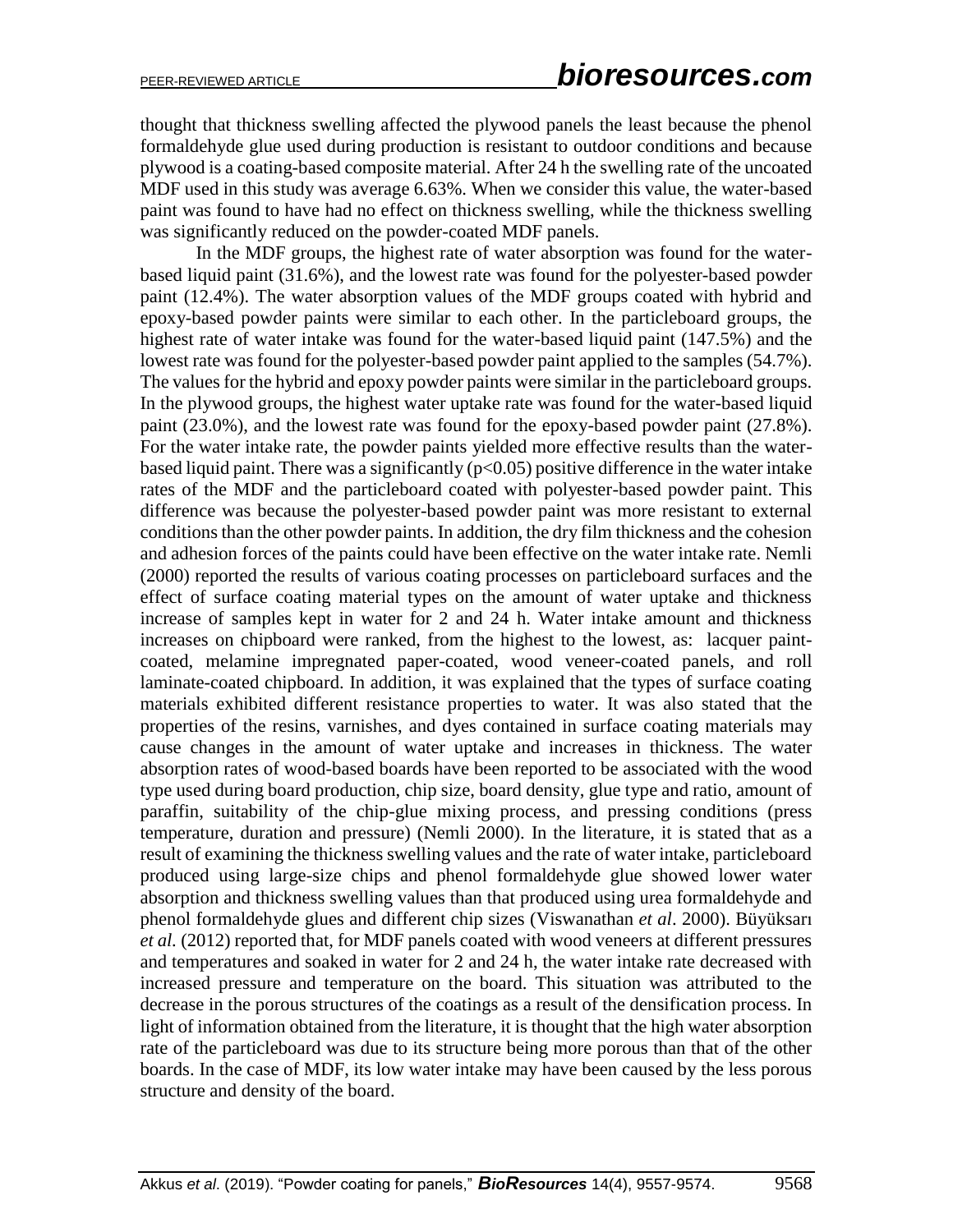#### **Abrasion and Scratch Strength**

The descriptive statistical values of the abrasion and scratch resistance of MDF, particleboard, and plywood samples coated with epoxy, polyester, and hybrid powder paints and water-based liquid paint are shown in Table 6.

**Table 6.** Descriptive Statistical Abrasion and Scratch Resistance Values of Paints Applied to Surfaces of MDF, Particleboard, and Plywood

| <b>Material Type</b>                                                                                                                                         | <b>Abrasion Strength</b><br>(Cycle) | <b>Scratch Strength</b><br>(Cycle) | n  |  |
|--------------------------------------------------------------------------------------------------------------------------------------------------------------|-------------------------------------|------------------------------------|----|--|
| <b>ML (MDF Liquid)</b>                                                                                                                                       | 35 (2.45) h                         | 2.35(0.241)c                       | 10 |  |
| <b>MH (MDF Hybrid)</b>                                                                                                                                       | 451 (28.20) c                       | 2.50 (0.333) bc                    | 10 |  |
| ME (MDF Epoxy)                                                                                                                                               | 238 (54.58) f                       | 2.55 (0.158) bc                    | 10 |  |
| <b>MP (MDF Polyester)</b>                                                                                                                                    | 345 (46.46) e                       | $2.65(0.241)$ ab                   | 10 |  |
| <b>PL (Particleboard Liquid)</b>                                                                                                                             | 35 (8.11) h                         | 2.45 (0.158) bc                    | 10 |  |
| PH (Particleboard Hybrid))                                                                                                                                   | 514 (52.78) a                       | $2.80(0.258)$ a                    | 10 |  |
| PE (Particleboard Epoxy)                                                                                                                                     | 401 (40.57) d                       | $2.55(0.158)$ bc                   | 10 |  |
| PP (Particleboard Polyester)                                                                                                                                 | 468 (35.45) bc                      | $2.65(0.241)$ ab                   | 10 |  |
| <b>WL (Plywood Liquid)</b>                                                                                                                                   | 77 (5.49) g                         | 2.40(0.210)c                       | 10 |  |
| <b>WH (Plywood Hybrid)</b>                                                                                                                                   | 486 (31.94) ab                      | $2.65(0.241)$ ab                   | 10 |  |
| <b>WE (Plywood Epoxy)</b>                                                                                                                                    | 396 (34.38) d                       | $2.85(0.241)$ a                    | 10 |  |
| <b>WP (Plywood Polyester)</b>                                                                                                                                | 328 (20.20) e                       | $2.65(0.241)$ ab                   | 10 |  |
| The values in parentheses are the standard deviations; different letters in the same column<br>indicate statistical differences at the 95% confidence level. |                                     |                                    |    |  |

As a result of the correlation between the board type and the coating type, the highest abrasion resistance was found in the particleboard group coated with hybrid powder paint, whereas the lowest was found in the particleboard and MDF coated with water-based liquid paint. According to the findings, the highest values of abrasion resistance in the MDF group were obtained for the samples coated with hybrid-based powder paint (451 cycles) and the lowest was found in the samples coated with water-based liquid paint (35 cycles). In the particleboard group, the highest value (514 cycles) of abrasion resistance was determined in the samples coated with hybrid-based powder paint and the lowest was found in those coated with water-based liquid paint (35 cycles). In the plywood group, the highest abrasion resistance value was found in the samples coated with hybrid-based powder paint (486 cycles) and the lowest was found in those coated with water-based liquid paint (77 cycles). Although the abrasion resistance of thermoset-based polyester and hybrid-based powder paints have been categorized as "good", the epoxy-based powder paints have been classified as "very good" (Boymak Report 2017). However, the formulations, crosslinking reaction, densities, and dry film thicknesses of the coatings formed on the substrate were considered to have had a significant effect on the abrasion resistance. It has previously been stated that the mechanical properties, durability, adhesion, and abrasion resistance, and appearance properties of powder paints were especially dependent on the curing duration and temperature along with the paint formulation (Barletta *et al.* 2007). The fully cured film of powder paint will have reached its maximum potential in terms of scratch and abrasion resistance. It has been reported that the scratch resistance of polymeric films is generally associated with adhesion resistance (Barletta *et al.* 2007). The low abrasion resistance values were thought to be due to the dry film thicknesses of the water-based liquid paint applied to the MDF, particleboard, and plywood panels  $(75 \mu m, 71 \mu m,$  and 147 µm, respectively). Previous studies have found that the hardness values of watersoluble varnishes were low and therefore, the impact, abrasion, and scratch resistance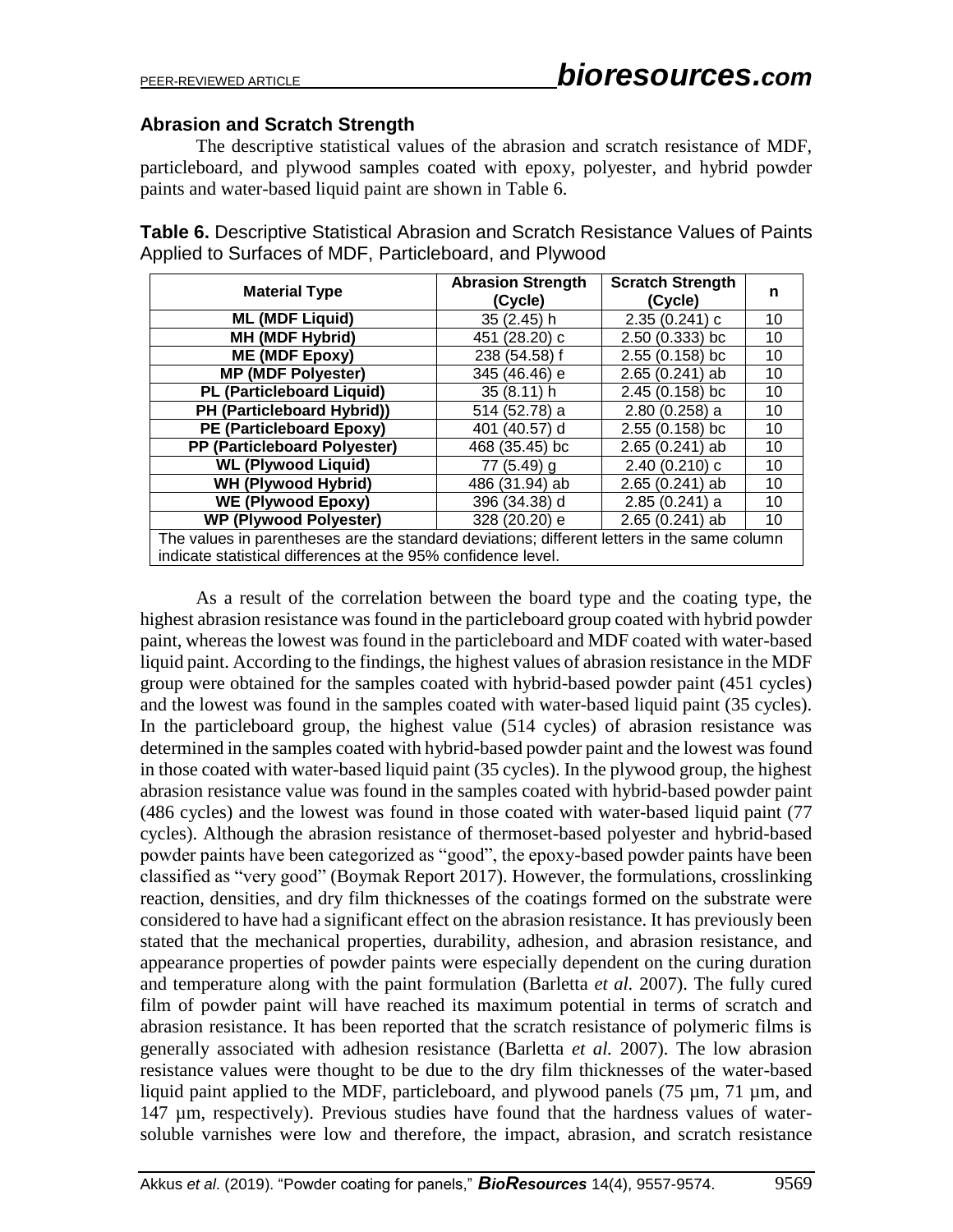values of these varnish layers were low (Sönmez *et al.* 2004). The water-based liquid paint was applied to the MDF and particleboard groups in a single layer, whereas this was applied in two layers on the plywood samples due to the insufficiency of the water-based paint coating. The dry film thicknesses of the plywood group water-based paint were higher than those of the MDF and particleboard groups because of the double layer of water-based paint. For this reason, it was thought that the dry film thickness was effective, noting the high increase in the abrasion resistance of the plywood group.

In general, the high abrasion resistance in the chipboard groups can be attributed to the high dry film thickness and porous structure of the chipboard, which may have enabled the powder paints applied to penetrate more deeply into the board pores. Furthermore, it is thought that factors such as wood varieties, glue type and ratio, press pressure, and temperature used in the production of the boards affect the interaction with paints applied to the board surfaces and may cause differences in abrasion resistance. Keskin and Tekin (2011), as a result of different varnishes applied to Scots pine, Eastern beech, oak, poplar, linden, and walnut wood material surfaces, found the highest level of abrasion resistance to be in the walnut, and stated that this stemmed from the porous structure of walnut wood. It is thought that the low abrasion resistance of the MDF boards was due to the fact that the paint dry film thickness was low, while the board surface density was high and had a less porous structure. Wear and scratch resistance and other such properties of veneer-coated boards have been linked to board quality and paint type.

The correlation between the board type and the paint coating type showed that the highest scratch resistance was obtained in the plywood panels coated with epoxy-based powder paint and the lowest was obtained by the MDF group coated with water-based paint. The lowest values of scratch resistance could have been due to the low dry film thicknesses of the water-based paint. Previous research found that the hardness values of water-soluble varnishes were not high and therefore, the impact, abrasion, and scratch resistance values of these varnish layers were low (Sönmez and Budakçı 2004). The high scratch resistance values obtained in the powder paint groups varied because of the manual coating process (using the electrostatic spray gun by hand) and therefore, a homogeneous dry film thickness could not be achieved with the powder paint. In addition, the varieties and ratios of resins, hardeners, additives, and fillers in the paint formulations could have influenced the scratch resistance. It has been demonstrated that the resins, curing agents, fillers, and additives used in powder paints affected the paint coating properties (Lambourne and Strivens 1999). The binding agent (resin) of the paint has a decisive effect on the mechanical properties of the coating including hardness and abrasion and scratch resistance. Moreover, the mechanical properties of the coating can be improved by using additives (Veigel *et al.* 2014). It was reported that silicon dioxide, aluminum oxide, and various metal silicates and sulfates with high hardness values, when used in paint coatings, have been shown to greatly enhance their abrasion and scratch resistance (Veigel *et al.* 2014). Hybrid-based and epoxy-based powder paints applied to the surfaces of particleboard and plywood were found to exhibit high scratch resistance. This could have been related to the dry film thicknesses of the coatings and the bonding reaction formed between the coating and the substrate. It was previously reported that when the viscosity change of the powder paint during the curing process was matched with a differential scanning calorimetry thermogram obtained at the same [heating rate,](https://www.sciencedirect.com/topics/chemical-engineering/heating-rate) there was a correlation with both the progression of the cross-linking degree and the activation energy. Moreover, the degrees of cross-linking could have been related to the surface properties of the coated substrates (Wuzella *et al*. 2011).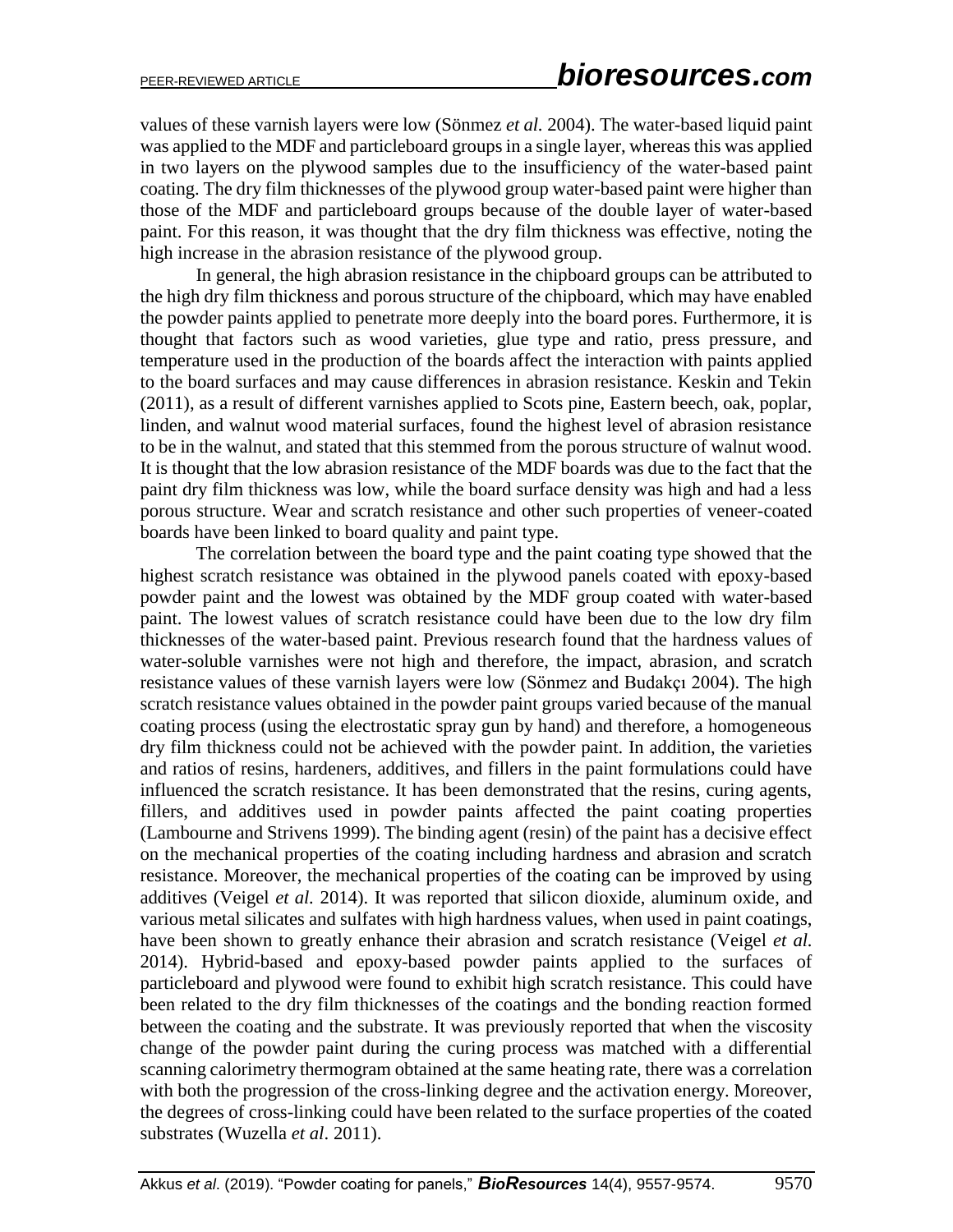## **CONCLUSIONS**

Over the last few years, studies have shown that the moisture content of MDF panels prior to powder paint coating has a notable influence on the MDF powder paint results. Preheating of wood-based panels is generally completed before electrostatic powder paint is applied so that the moisture content from the core of the panel is concentrated on the surfaces to provide increased electro-conductivity. The increased electrical conductivity enables the static powder paint to adhere to the panel surface. The preheating of uncoated boards can cause some disadvantages involving the mechanical and physical properties of the boards.

- 1. In this study, the cooling method used increased the amount of moisture on the surfaces of the wood-based panels and consequently decreased the electrical resistance on their surface and facilitated the adherence of the electrostatic powder paint to the panel surfaces. As a result of the correlation between the coating type and the board type, the plywood panels coated with hybrid-based powder paint and the MDF panel groups coated with epoxy-based powder paint were found to be least affected of the thickness swelling test samples.
- 2. The water absorption test results showed the least affected samples were those of MDF coated with polyester, epoxy, and hybrid powder paints. It was concluded that it is extremely important to determine the optimum dry film thickness, depending on the type of substrate and coating paint, to obtain strong adhesion.
- 3. According to the results of the abrasion test, the least affected of the samples, and therefore those recommended, were determined as the particleboard and plywood coated with hybrid powder paint. The scratch testing found optimum results for the plywood samples coated with epoxy powder paint and the particleboard samples coated with hybrid powder paint.

## **ACKNOWLEDGMENTS**

This work was supported by the Scientific and Technological Research Council of Turkey (TUBITAK) under Grant No. 115O604. The authors are grateful for the support of the Research Fund of Istanbul University (Grant BAP No. 22263).

## **REFERENCES CITED**

- Akkuş, M. (2018). *Application of Powder Coating Systems to Wood Composite Panels and Investigation of Its Effects on Performance Properties*, Ph.D. Dissertation, İstanbul University, İstanbul, Turkey.
- Altıntaş, M. (2012). "Primer coating that allows the insulating products to be coated with electrostatic powder coating," Turkish Patent and Trademark Office, Patent No: 2012-G-216874.
- ASTM D1037 (2012). "Standard methods of evaluating the properties of wood based fiber and particle panel materials," ASTM International, West Conshohocken, PA, USA.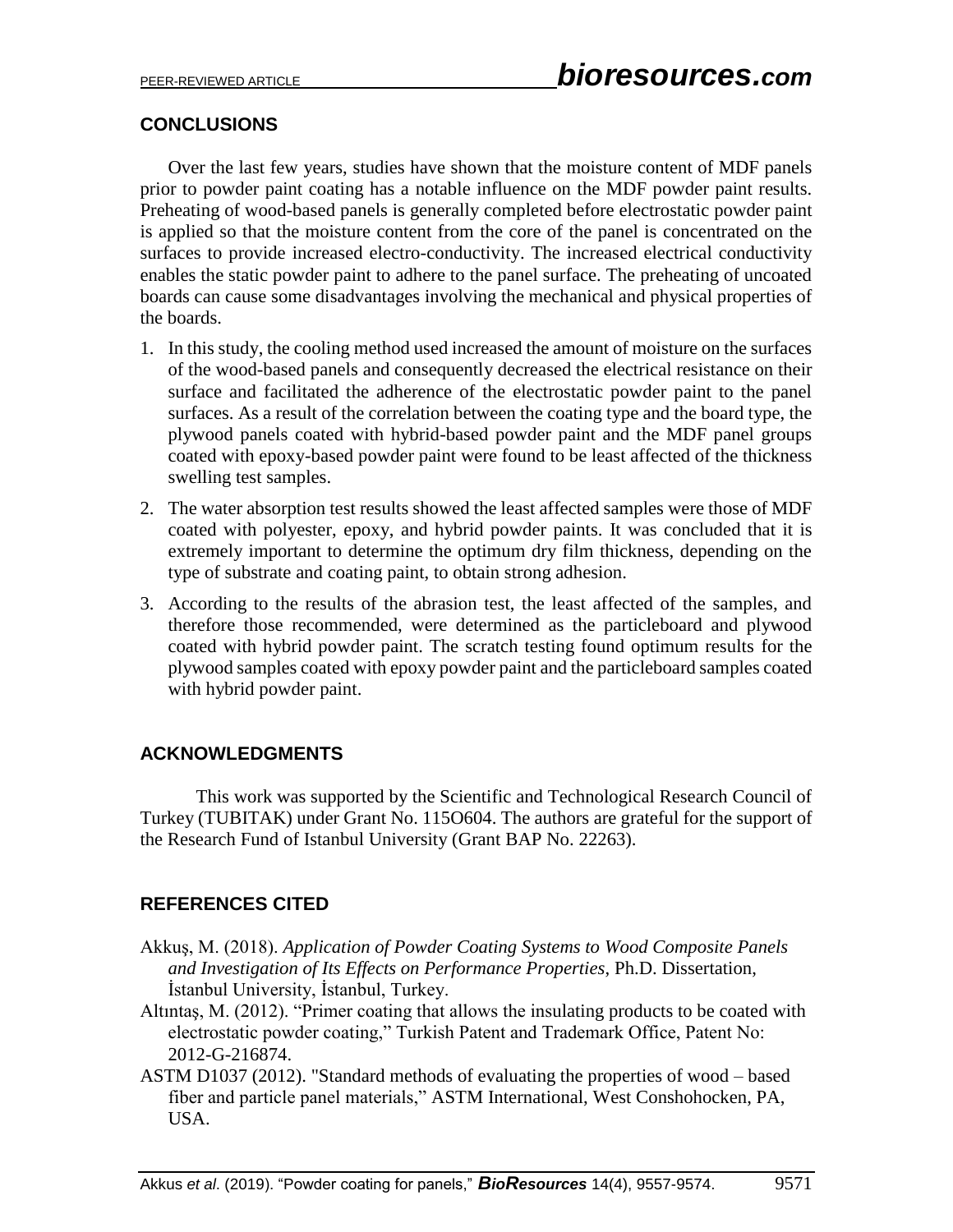- ASTM D4541 (2017). "Standard test method for pull-off strength of coatings using portable adhesion testers," ASTM International, West Conshohocken, PA, USA.
- ASTM D6132-13 (2017). "Standard test method for nondestructive measurement of dry film thickness of applied organic coatings using an ultrasonic coating thickness gage," ASTM International, West Conshohocken, PA, USA.
- Badila, M., Jocham, C., Zhang, W., Schmidt, T., Wuzella, G., Müller, U., and Kandelbauer, A. (2014). "Powder coating of veneered particle board surfaces by hot pressing," *Progress in Organic Coatings* 77(10), 1547-1553. DOI: 10.1016/j.porgcoat.2013.09.018
- Barletta, M. (2006). "Electrostatic fluidized bed (efb) coating of heat sensitive and electrical insulating substrates with low-curing thermoset epoxy-polyester (ep) powders," *Progress in Organic Coatings* 56(2-3), 185-198. DOI: [10.1016/j.porgcoat.2006.04.002](https://doi.org/10.1016/j.porgcoat.2006.04.002)
- Barletta, M., Lusvarghi, L., Mantini, F. P., and Rubino, G. (2007). "Epoxy-based thermosetting powder coatings: Surface appearance, scratch adhesion and wear resistance," *Surface and Coatings Technology* 201(16-17), 7479-7504. DOI: 10.1016/j.surfcoat.2007.02.017
- Belder, E. G., Rutten, H. J. J., and Perera, D. Y. (2001). "Cure characterization of powder coatings," *Progress in Organic Coatings* 42(3-4), 142-149. DOI: [10.1016/S0300-](https://doi.org/10.1016/S0300-9440(01)00149-7) [9440\(01\)00149-7](https://doi.org/10.1016/S0300-9440(01)00149-7)
- Boymak Report (2017). "Guide of electrostatic powder coatings," Boymak, [\(http://www.boymak.com.tr/tr/\\_know\\_how/img/elektrostatik\\_toz\\_boya\\_rehberi.pdf\)](http://www.boymak.com.tr/tr/_know_how/img/elektrostatik_toz_boya_rehberi.pdf), Accessed 20 May 2019.
- Budakci, M., and Sonmez, A. (2010). "Determining adhesion strength of some wood varnishes on different wood surfaces," *Journal of The Faculty of Engineering and Architecture of Gazi University* 25(1), 111-118.
- Budakçı, M., and Pelit, H. (2015). "Effect of the oil based wood protective on adhesion strength of polyester varnish," *Selçuk-Technical Journal* 14(2), 886-895.
- Büyüksarı, Ü., Hiziroglu, S., Akkılıç, H., and Ayrılmış, N. (2012). "Mechanical and physical properties of medium density fiberboard panels laminated with thermally compressed veneer," *Composites Part B: Engineering* 43(2), 110-114. DOI: [10.1016/j.compositesb.2011.11.040](https://doi.org/10.1016/j.compositesb.2011.11.040)
- Demirci, Z., Sönmez, A., and Budakçı, M. (2013). "Effect of thermal ageing on the gloss and the adhesion strength of the wood varnish layers," *BioResources* 8(2), 1852-1867. DOI: [10.15376/biores.8.2.1852-1867.](https://doi.org/10.15376/biores.8.2.1852-1867)
- Gheno, G., Ganzerla, R., Bortoluzzi, M., and Paganica, R. (2016). "Accelerated weathering degradation behaviour of polyester thermosetting powder coatings," *Progress in Organic Coatings* 101, 90-99. DOI: [10.1016/j.porgcoat.2016.07.004](https://doi.org/10.1016/j.porgcoat.2016.07.004)
- Han, Y. X., and Wu, Q. F. (2003). "The curing behavior of powder coating and application," *Powder Coating Institute* 2003(6), 43-45.
- Jocham, C. (2009). *Analyse der Vorwärmung und untersuchungen zur rissbeständigkeit bei thermischer beanspruchung bei der pulverbeschichtung von mitteldichten faserplatten (MDF),* Master's Thesis, University of Applied Sciences, Salzburg, Austria.
- Jocham, C., Schmidt, T. W., Wuzella, G., Teischinger, A., and Kandelbauer, A. (2011). "Adhesion improvement of powder coating on medium density fibreboard (MDF) by thermal pre-treatment," *Journal of Adhesion Science and Technology* 25(15), 1937- 1946. DOI: 10.1163/016942410X537189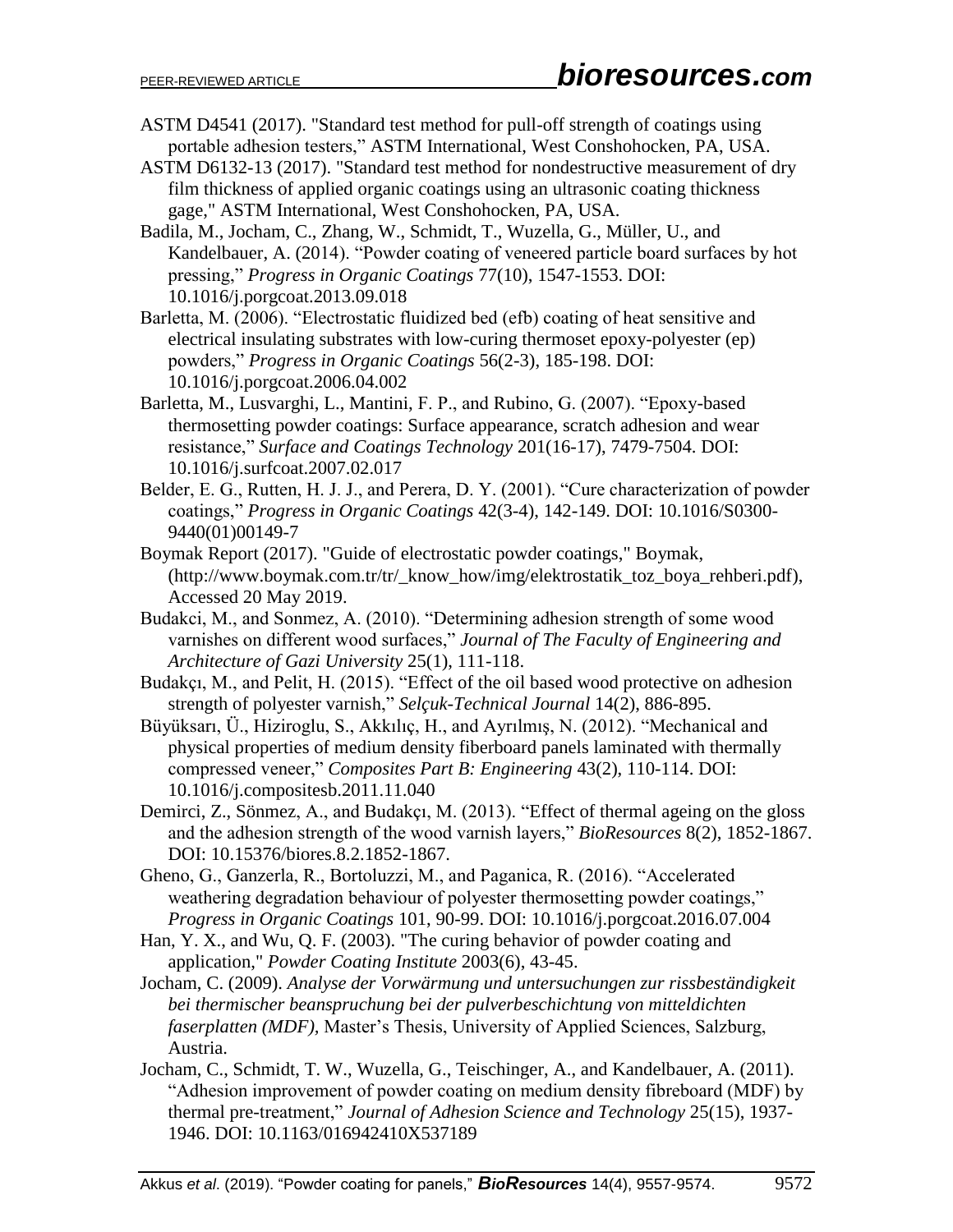Jochen, K. (2008). "Powder coatings instead of liquid paints," International Surface Technology,[\(https://pdfs.semanticscholar.org/cb54/52d692a46503c001273567d4008f](https://pdfs.semanticscholar.org/cb54/52d692a46503c001273567d4008f4b02d3ae.pdf) [4b02d3ae.pdf\)](https://pdfs.semanticscholar.org/cb54/52d692a46503c001273567d4008f4b02d3ae.pdf), Accessed 18 July 2019.

Keskin, H., and Tekin, A. (2011). "Abrasion resistances of cellulosic, synthetic, polyurethane, waterborne and acid hardening varnishes used woods," *Construction and Building Materials* 25(2), 638-643. DOI: [10.1016/j.conbuildmat.2010.07.028](https://doi.org/10.1016/j.conbuildmat.2010.07.028)

Köhler, R., Sauerbier, P., Militz, H., and Viöl, W. (2017). "Atmospheric pressure plasma coating of wood and MDF with polyester powder," *Coatings* 7(10), Article Number 171. DOI: 10.3390/coatings7100171

Lambourne, R., and Strivens, T. A. (1999). *Paint and Surface Coatings: Theory and Practice*, Woodhead Publishing, Sawston, UK.

Levita, G., De Petris, S., Marchetti, A., and Lazzeri, A. (1991). "Crosslink density and fracture toughness of epoxy resins," *Journal of Materials Science* 26(9), 2348-2352. DOI: 10.1007/BF01130180.

- Li, Y., Liu, L., Gu, Y., Xie, J., Zhang, J., and Qu, J. (2016). "Improve surface levelling of powder coating with semi-crystalline polyester resin," *Progress in Organic Coatings* 99, 191-196. DOI: 10.1016/j.porgcoat.2016.05.016
- Lin, C. T. (2008). "Activated conductive layer for powder coating on wood," *Journal of Coatings Technology* 5(3), 48-55.
- Mazumder, M. K., Wankum, D. L., Sims, R. A., Mountain, J. R., Chen, H., Pettit, P., and Chaser, T. (1997). "Influence of powder properties on the performance of electrostatic coating process," *Journal of Electrostatics* 40(41), 369-374. DOI: [10.1016/S0304-3886\(97\)00073-9](https://doi.org/10.1016/S0304-3886(97)00073-9)
- Müller, B., and Poth, U. (2011). *Coatings Formulation: An International Textbook*, 2<sup>nd</sup> Revised Edition, Vincentz Network, Hanover, Germany.
- Nemli, G. (2000). *Yüzey Kaplama Malzemeleri Ve Uygulama Parametrelerinin Yongalevha Teknik Özellikleri Üzerine Etkileri*, Ph.D. Dissertation, Karadeniz Technical University, Trabzon, Turkey.
- Nemli, G., and Çolakoğlu, G. (2004). "The influence of lamination technique on the properties of particleboard," *Building and Environment* 40(1), 83-87. DOI: [10.1016/j.buildenv.2004.05.007](https://doi.org/10.1016/j.buildenv.2004.05.007)
- Okadaa, K., Yamaguchi, K., and Takeda, H. (1998). "Acrylic/polyester hybrid powder coating system having excellent weather durability," *Progress in Organic Coatings* 34(1-4), 169-174. DOI: 10.1016/S0300-9440(98)00004-6
- Okutan, Ö. H., and Ozcan, A. (2014). "Method of electrostatic powder coating," Turkish Patent and Trademark Office, Patent No. 2014-G-115825.
- Schmidt, T., Jocham, C., Mayer, C., Blatter, A., Schwarz, T., Hauber, P., and Kandelbauer, A. (2013). "Review-influence of panel moisture content on powder coating of medium density fibreboard (MDF)," in: *Proceedings of the 9th International Conference Wood Science and Engineering in the Third Millenium (ICWSE 2013),* Braşov, Romania, pp. 15-21.
- Schmidt, T. W. and Jocham. C. (2009). "Application of mdf powder coatings and decor design by inkjet print," in: *Proceedings of Decor Surfaces Conference*, 1-3 April Barcelona, Spain, pp. 77-82.
- Sönmez, A., Atar, M., and Budakçı, M. (2002). "The effect of bleaching process on the adhesion strength of varnish coating on elm wood (*Ulmus campestris* Spach.)," *Karabük University International Journal of Applied Engineering* 1(2), 35-42.